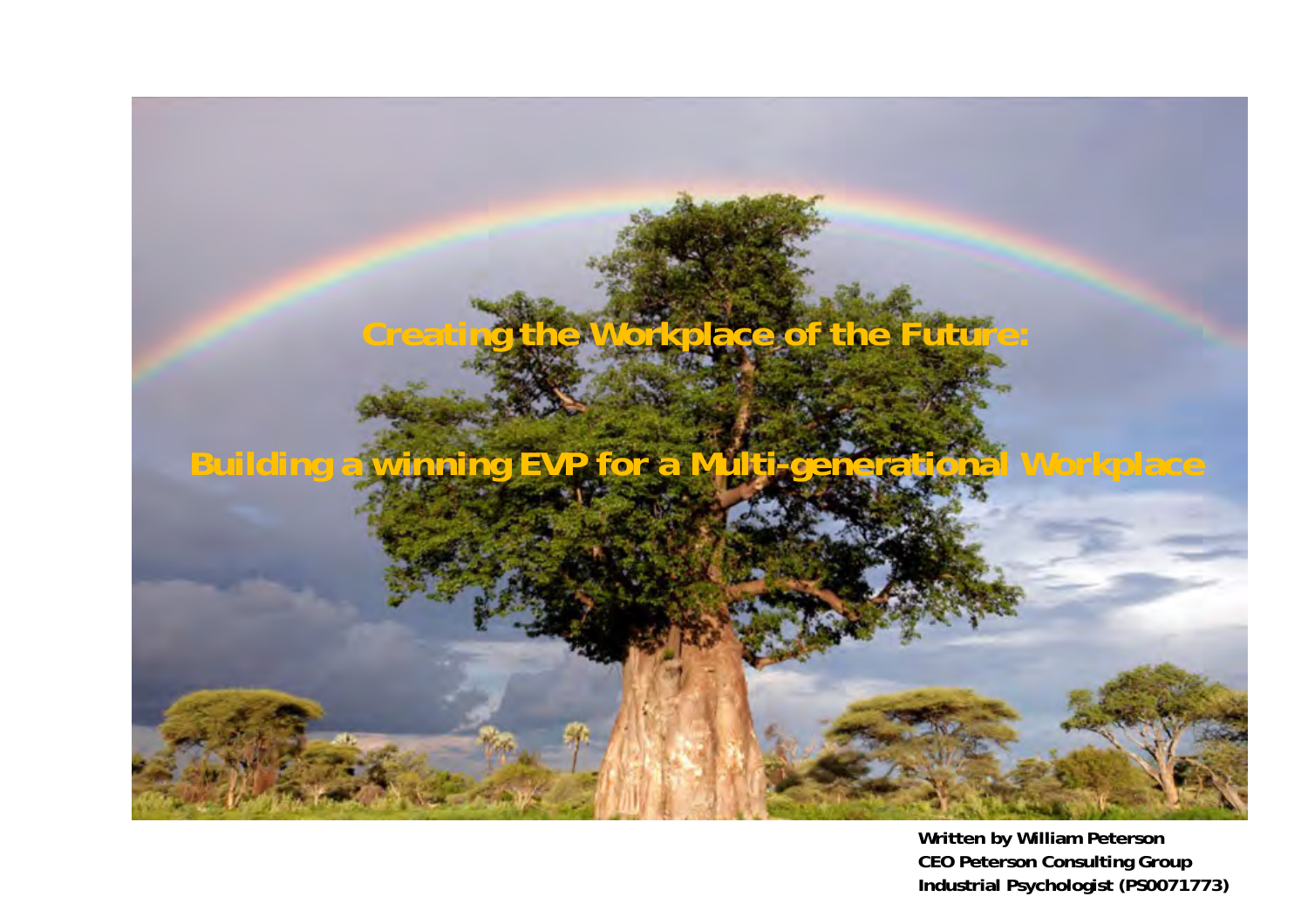# **Table of Contents**

|    | 1. Current Trends (Creating opportunities & muddying the waters) | 3  |
|----|------------------------------------------------------------------|----|
|    | 2. The Workplace of the Future                                   | 12 |
| 3. | Understanding the Multi-Generational phenomenon                  | 17 |
| 4. | Why your Top Talent is exiting                                   | 33 |
| 5. | Employee Value Proposition (EVP)                                 | 35 |
| 6. | Employee Value Proposition: For a Multi-Generational Workplace   | 38 |
|    | 7. HR's Kairos Moment                                            | 41 |
|    | <b>Bibliography</b>                                              | 43 |

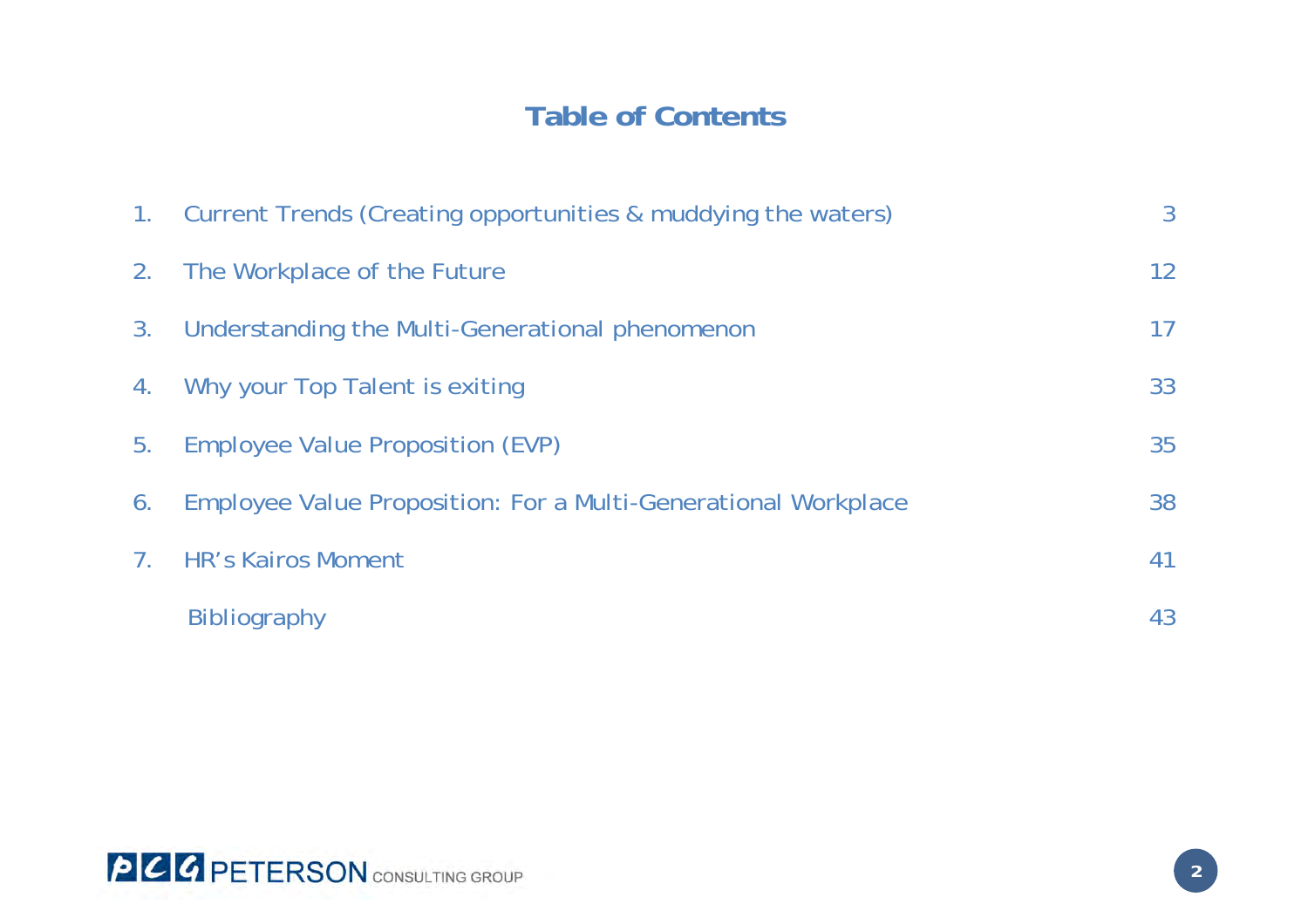# **Current Trends**

**(Creating opportunities & muddying the waters)**

#### **Global Talent Shortage**

Our global population growth has now reached the unbelievable 7 billion person mark. One would assume from this reservoir of humanity that we are assured of a continuous flow and resourcing of skilled workers. However, the trend appears to be moving in quite the opposite direction. In countries such as Japan, China, Russia and Italy the availability of skilled workers, we are told, is on the decline. It is predicted that by the end of the decade (2020) they will have more people at retirement age compared to those entering the workforce.

The Talent Shortage Survey 2012 from the Manpower-Group, an international employment agency, reports that approximately 31% employers from across the world report finding it very difficult to fill vacancies because of a growing talent shortage within their markets. They also reported that up to 65% of the global companies and 80% of companies operating in fast growth economies are struggling to find employees with the skills that they require.



In the US we are reliably informed that their birth rate is on a steady decline. By 2020 they will have a shortfall of 20 million skilled workers and 1 in 5 workers will be over the age of 55. The challenge facing these organisations is that they have to craft and package ingenious propositions to entice increasingly older workers to continue working and not retire. They after all have the knowledge, skills and organisational memory against a backdrop of scarce skills, world-wide.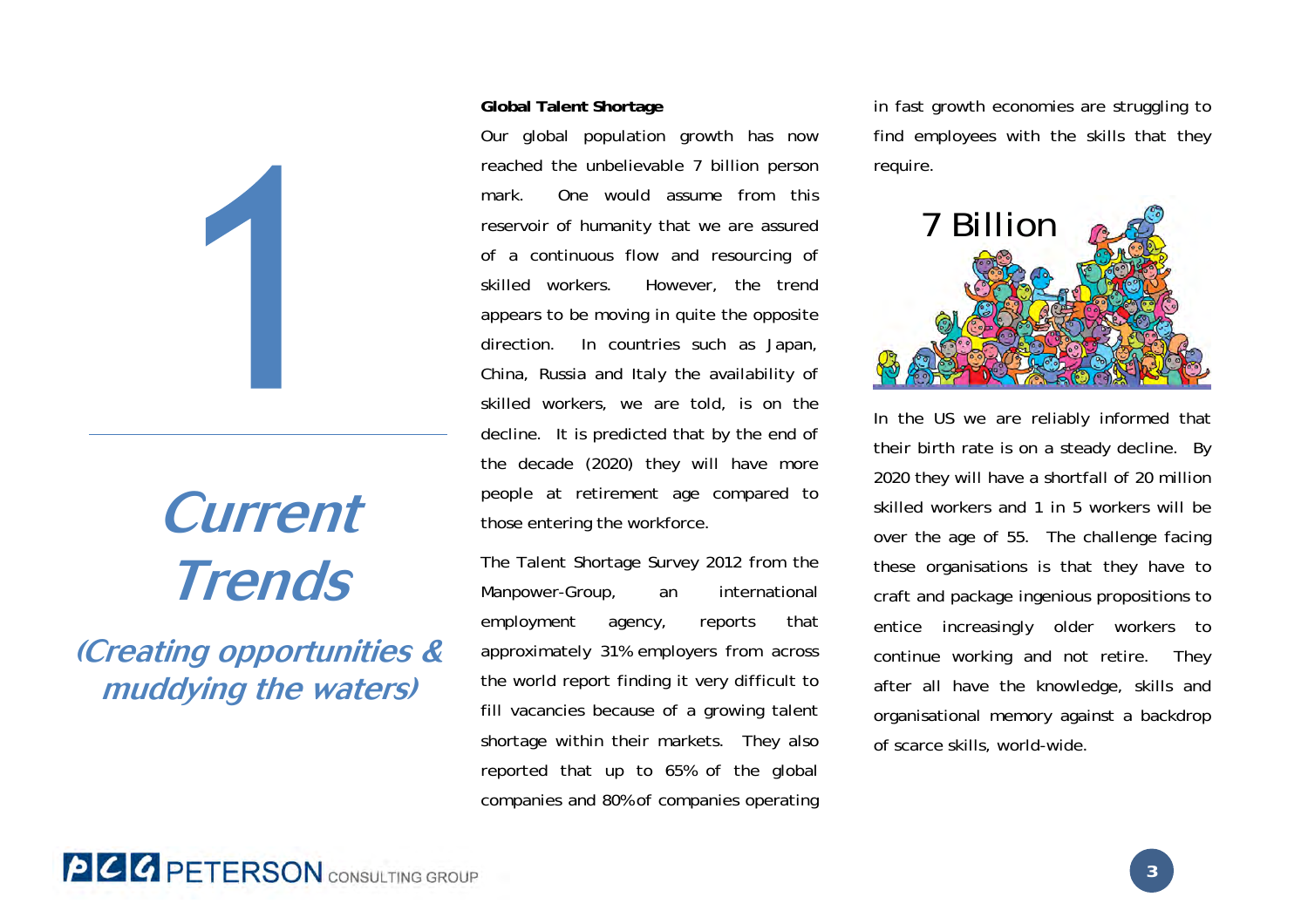|                |                            | Global | China/<br>India | Other Asia/<br><b>Pacific</b> | Iceland<br>/Spain | <b>Other</b><br>Europe | <b>Brazil</b> | Canada | <b>US</b> |
|----------------|----------------------------|--------|-----------------|-------------------------------|-------------------|------------------------|---------------|--------|-----------|
| Critical-skill | <b>Problems Attracting</b> | 65%    | 84%             | 78%                           | 49%               | 62%                    | 81%           | 61%    | 52%       |
| employees      | <b>Problems Retaining</b>  | 49%    | 81%             | 69%                           | 29%               | 44%                    | 65%           | 35%    | 31%       |

### **Attraction and Retention Difficulties Vary Significantly by Region**

Percentage of respondents reporting great or very great difficulty attracting or retaining employees *(towerswatson.com, 2010)* 

Another survey conducted by the Royal Institute of Charted Surveyors estimates that in 2010 India had just over 500 000 civil engineers when it needed nearly 4 million, and 45 000 architects when it needed 366 000. It predicts that by 2020 the accumulative shortfall of core professionals involved in the building trade could be in the tens of millions. (**The Economist Sept 29 – Oct 5 2012, Special Report: India in search of a dream.**)

### **Lack of Education and Skills Development**

The consequence of this growing trend seems to suggest that the search for talent will become even more desperate especially in employment areas requiring high skill levels and higher education.

*Global: Top 10 jobs Employers are having difficulty filling* 

- 1. Skilled Trades Workers
- 2. Engineers
- 3. Sales Representatives
- 4. Technicians
- 5. IT Staff
- 6. Accounting & Finance Staff
- 7. Drivers
- 8. Management / Executives
- 9. Labourers
- 10. Secretaries, PAs, Admin Assistants & Office Support Staff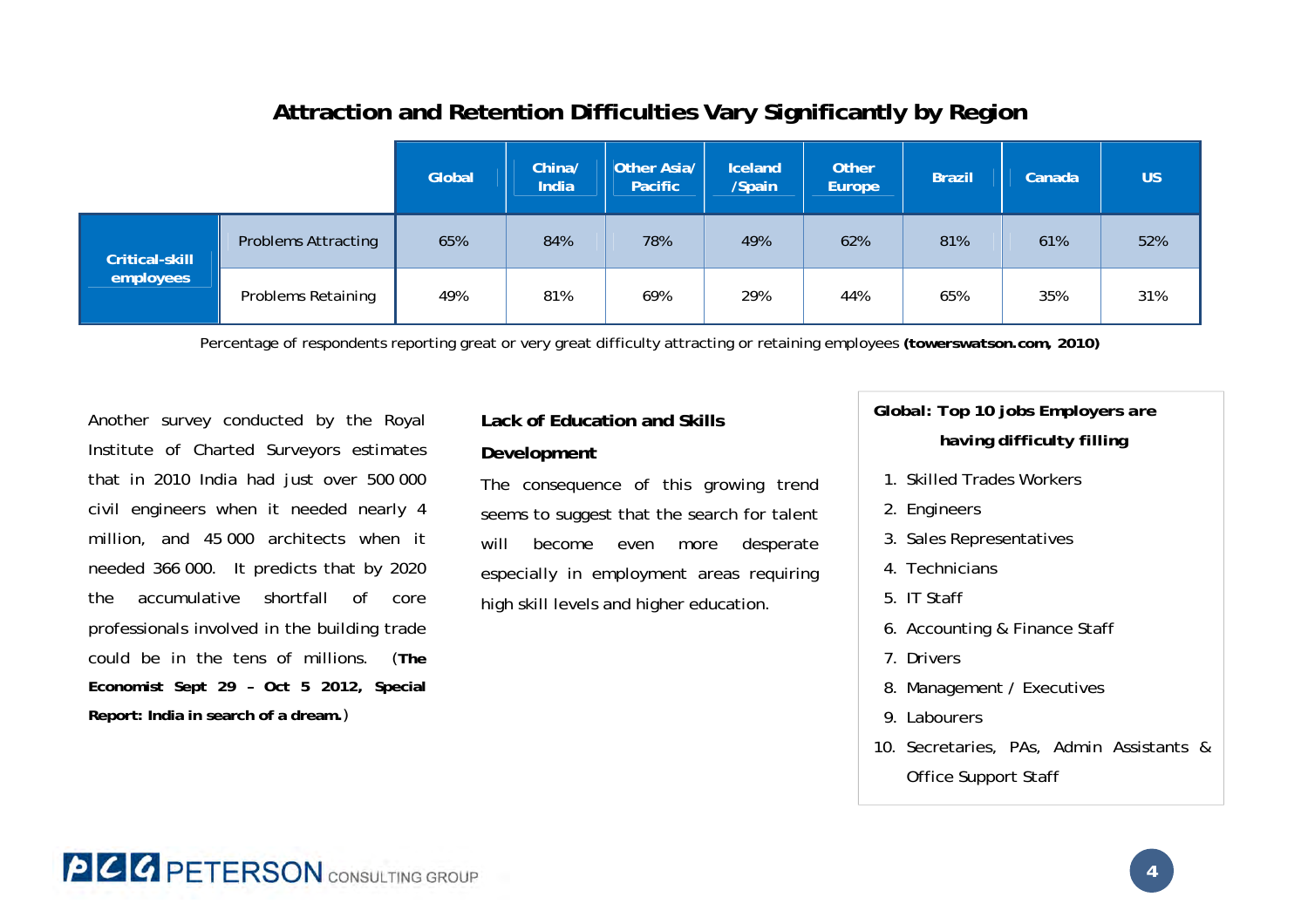It is dismaying to note that a few billion people still today don't even receive an education beyond their senior school year. We can see how this will hurt whole countries that need to ride this digital wave to escape their dire economic circumstances. Further, investors will be reluctant to invest in these countries because it lacks the educated and skilled workforce.

Place this reality against an unstoppable mobile, digital and technological revolution and the challenge for these countries becomes enormous.

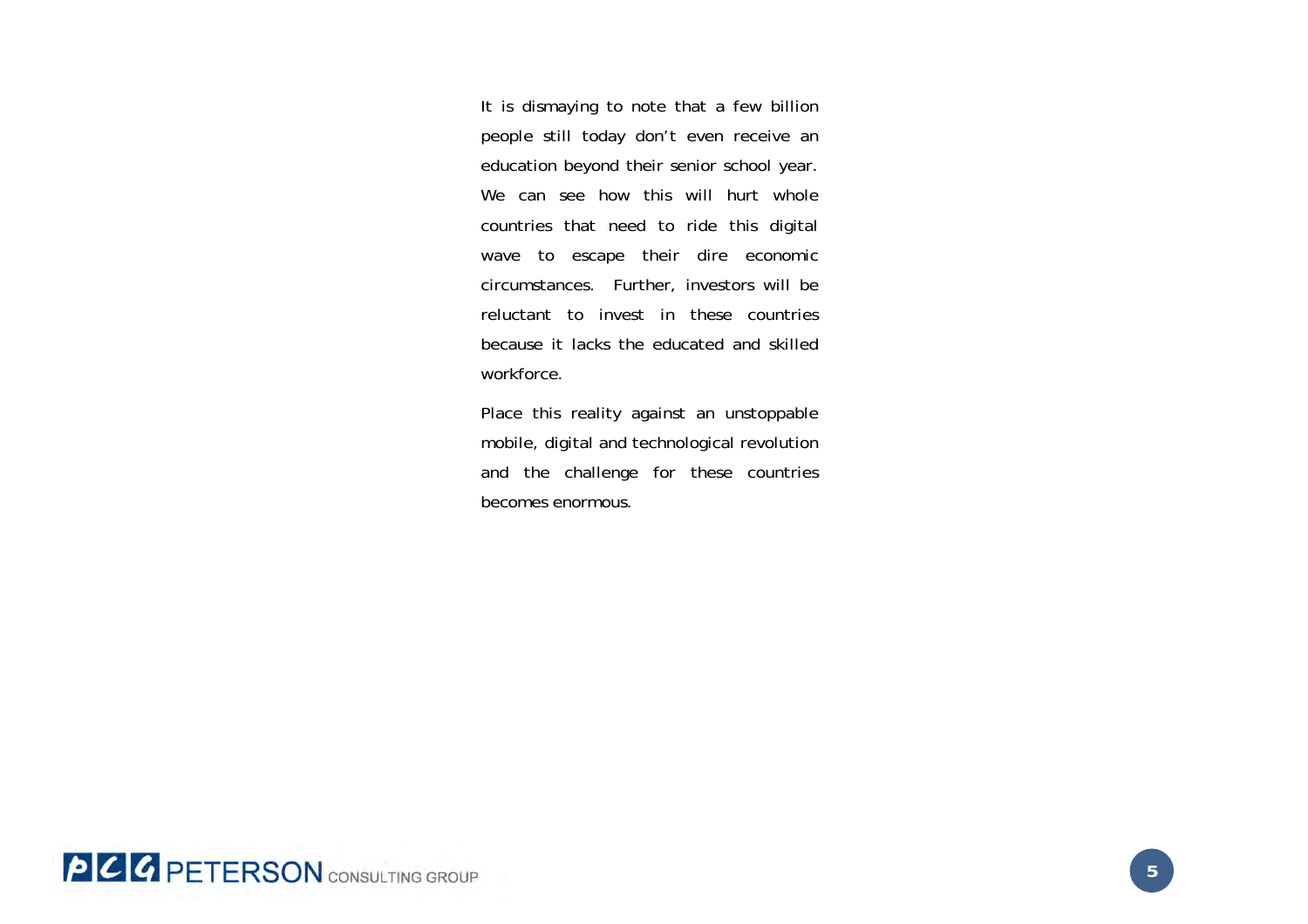

### **The Emerging Economies**

Emerging economies such as India, China, Brazil, Mexico and South Africa etc. do have the advantage of a young labour force and it is expected they could benefit from this growing demographic downsizing elsewhere. However, I must hasten to add that to take full advantage they must provide their young people with the requisite quality education and economic opportunities to develop their skills. This would mean that labour, government, business and learning institutions must collaborate and buy into a vision and a plan that would see them all work in concert to produce relevant, quality education and skills to match the emerging needs. It is my opinion that any government in power or one who canvasses to be in power must carry this mandate like a torch bearer. Any government who fails to articulate or deliver on this mandate must be replaced.

Some of the fastest growing occupations are in the knowledge based sector. To participate in this sector you need to have been developed by a solid, quality education and supported through ongoing education and training. We know especially in Africa that this has not been the case for many of our youth.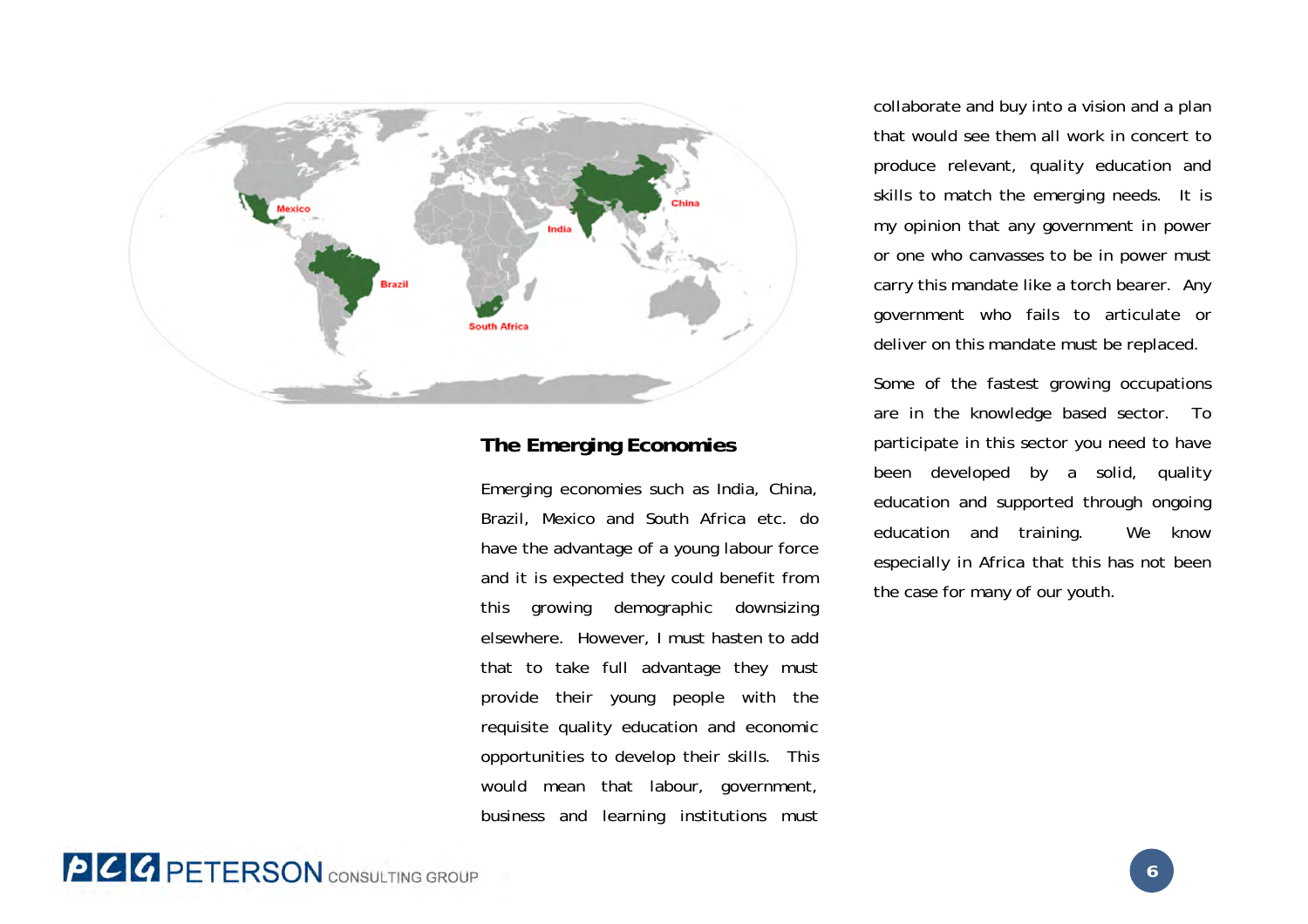### **Africa's Educational Challenges**



In Africa, despite valiant attempts by many governments, large swaths of our youth still remain excluded from education largely due to low quality of teaching. In 2007 we had 32 million children in sub-Saharan who remained un-enrolled. Integrating these statistics and rolling it across Africa then, a staggering 29 million children were not enrolled. Many young people also do not successfully progress through primary education; they either drop out or have to repeat their grades (grade repetition).

The benefit of education is significant, according to the African Child Policy Forum 'one additional year of education per person results, on average, in 6 per cent per capita GDP growth'. At the level of the individual, a single year of primary school increases wages earned later in life by 5 – 15 per cent. For each additional year of secondary school, a person's wages increases by 15 per cent.

**Technical and vocational education and training (TVET) From 18 countries in sub-Saharan** 

**Africa** 

| Year | No of pupils | % pupils per 100,000 |  |  |
|------|--------------|----------------------|--|--|
| 2000 | 277          | 0.277%               |  |  |
| 2008 | 408          | 0.408%               |  |  |

We can assume from this information that many young people in Africa enter the workforce without adequate technical and vocational training.

I was at a family "breakfast party" celebrating the birthday of one of our elders. As is always the case in our circle we eventually enter into passionate discussions about the state of affairs of many things local and global.



One comment was that while Africa is indeed a wealthy continent with Trillions of dollars in commodities beneath the ground, we need to find ways to surface these riches to benefit the citizens and improve their lives. Then of course, there is the small matter of the African human capital worth immeasurably more and they live above ground. This needs urgent and immediate attention. We need more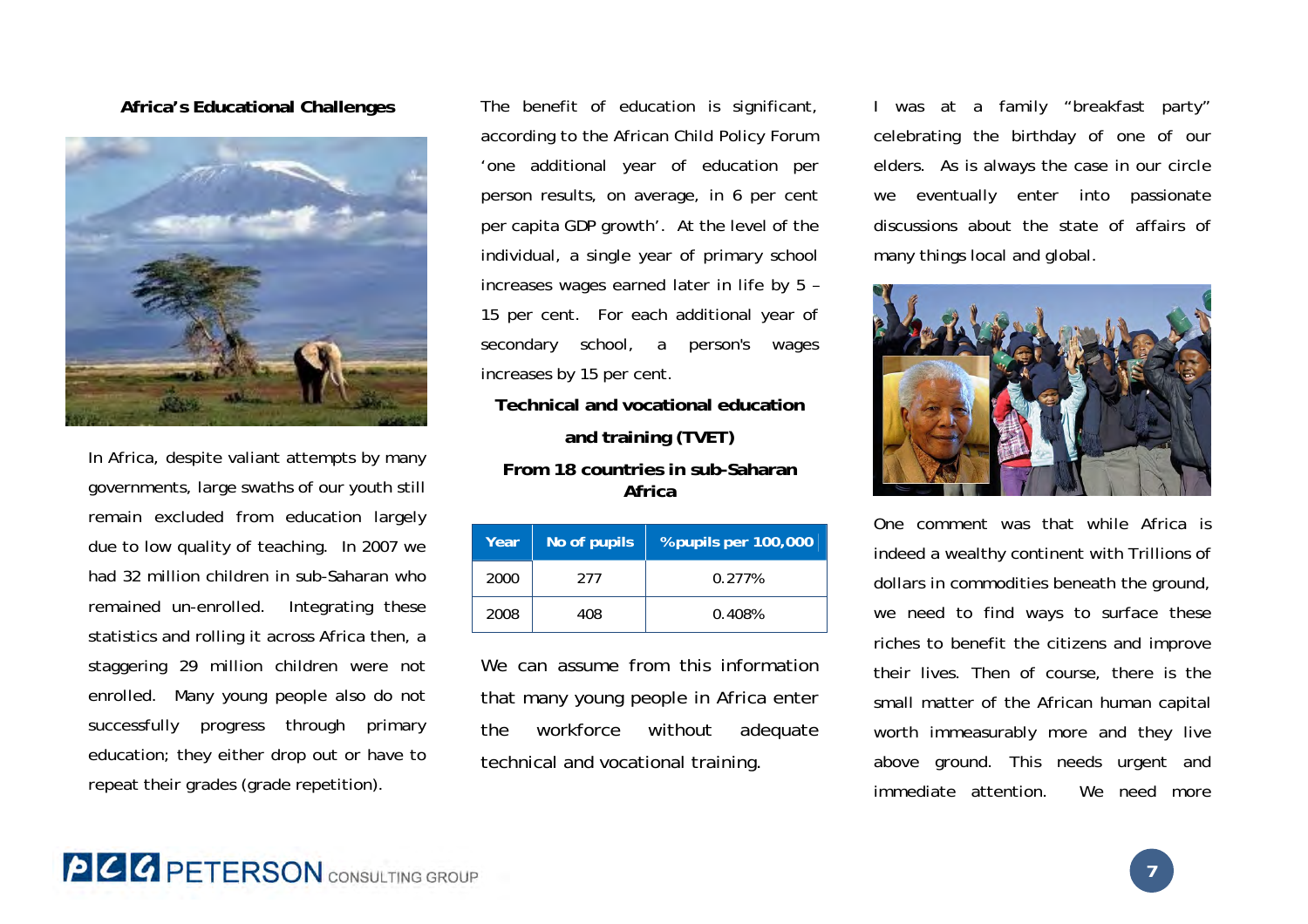passion and concern for this human potentiality and unleash Africa's hope.

Sadly, in this day and age with increased modernisation and huge excesses in the developed world, an estimated 66 million children attend school hungry, about 40 per cent of them are in Africa.

An inspirational story about corporate involvement in education is the one I had most recently heard in Nairobi while at dinner with Airtel's global HR Director. When I enquired about what inspired him most about the organisation he is working for, I was not prepared for the answer he gave me. What inspired him most was his CEO whom he said is a humble generous man. He said that as an organisation, as a result of his leadership, they understand the importance of genuinely investing into the markets in which they trade and derive their profits. They see this as a concrete expression of social responsibility and sincere caring. He stressed that his CEO inspires because he cares. To substantiate

this caring he explained to me that their organisation has committed to taking care of the educational needs of more than 40 000 students throughout India where they take responsibility for the entire school operation. They sponsor these schools and students from Grade R right through to completing their Secondary schooling. This includes making sure that every student has at least one meal a day. In Africa where they have a footprint in 17 countries they have identified 2 schools in each country and have taken it upon themselves to rebuild the infrastructure of these schools to make learning more conducive. This is an inspirational testament "in praise" of corporate responsibility.

"People don't care how much you know until they know how much you care" **John Maxwell**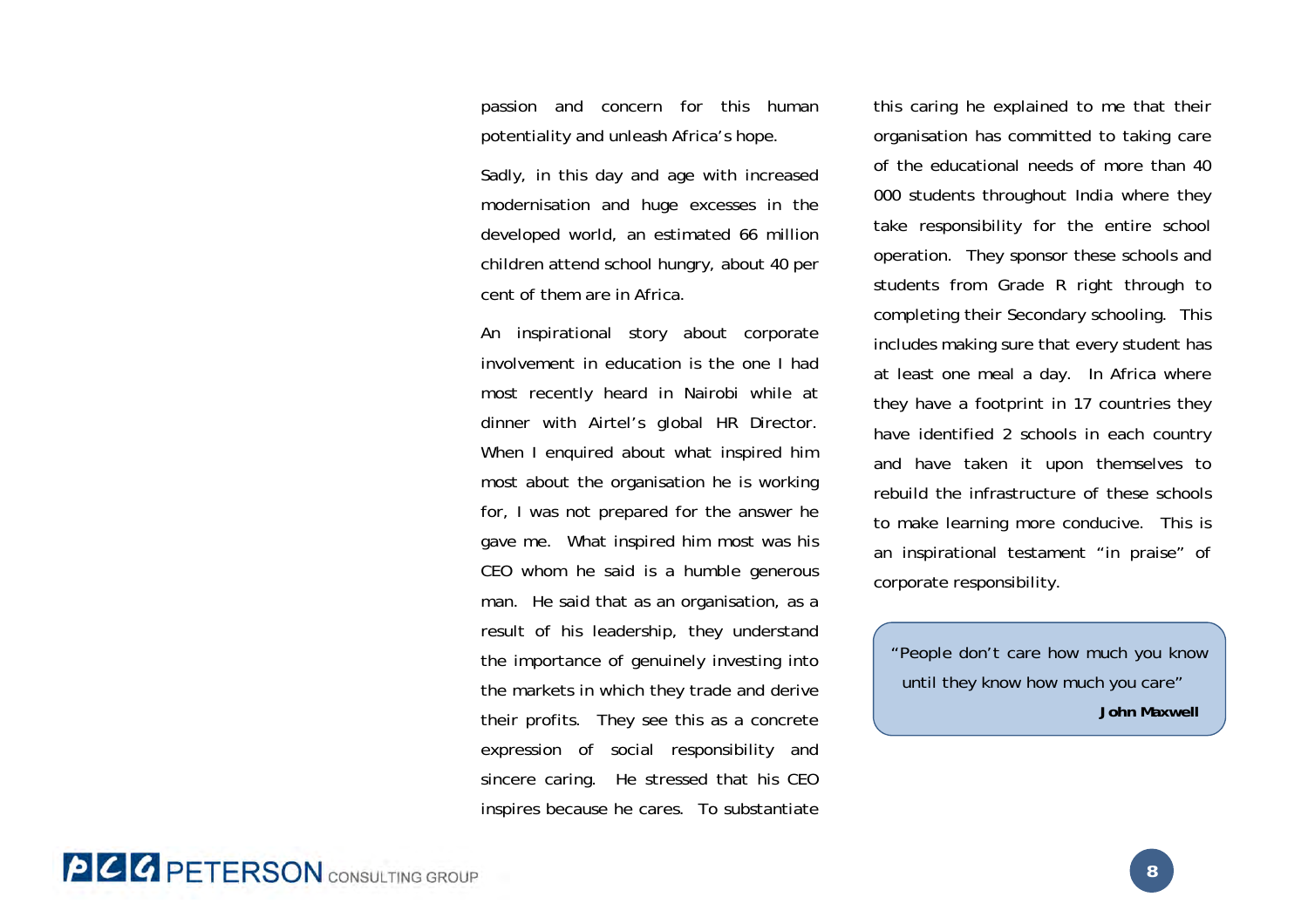

#### **The Rise of the Digital Age**

The unstoppable global trend is definitely towards a world which will be dominated by mobile communications, cloud computing, open software platforms and other major waves of innovation sparked by this new digital age. It is safe to say that over time these influences will completely alter the way we think about and do our work. Already people all over the world are working together in virtual spaces, engaging in new dynamic ways of collaborating when they are not even physically near the person they are working with.

I must hasten to add a caveat to what may appear to be my unbridled enthusiasm about "the future". In parts of Asia, Africa and other developing regions in the world, this trend will make its impact but many people especially in the rural areas will be less likely materially affected because of the current lack of education and infrastructure development. So, we may have to settle for a lag or arrested development in some of these regions for now.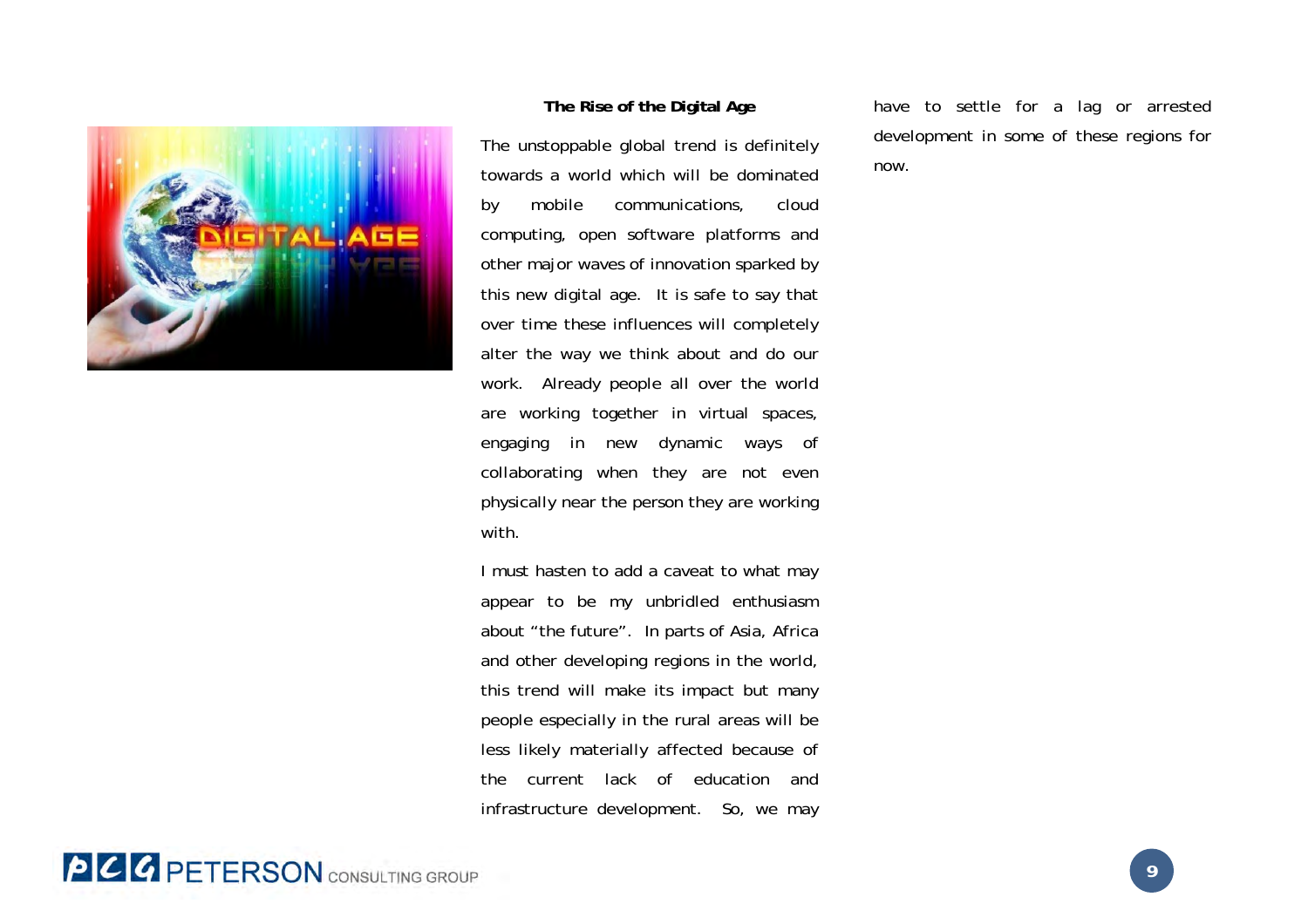### **Colonial Hangover and Poor Governance**

Our arrested development particularly in large parts of Africa can be attributed to colonialism, political instability, poverty, lack of education, poor infrastructure and a whole host of other social ills. The colonial legacy in Africa and elsewhere has been deep, divisive and brutal. In many respects Africans continue to live with its scares and feel it in their "collective" emotional pain body, consciously or unconsciously. That they should move on, is an absolute imperative for their survival. That they should forget, is to minimize its significance and trivialise their complex struggle to align all to an African renaissance vision and strategy.

Much of the world's hard manual and physical labour will still be done from these developing regions of the world. Many IT systems are not likely to immediately transform many of the enterprises and types of labour. So we continue to face a

harsh reality in these regions and therefore with sensitivity and determination must do everything we can to change this reality. There are signs of hope and growth. We must ensure that it is deepened, made real and sustainable based on a practice of economic justice for all.

### **The Home Coming Revolution (Trickling in)**

I have mentioned there are signs of hope and growth and we are witnessing a dramatic growth of emerging market countries. This according to the World Economic Forum is exerting an influence on the migration patterns of economic migrants. They report that we are beginning to see what they refer to as an increase in "reverse migration". This means that highly skilled workers are returning to their home countries to ply their trade. At the moment however, developed markets are still a top choice for these economic migrants.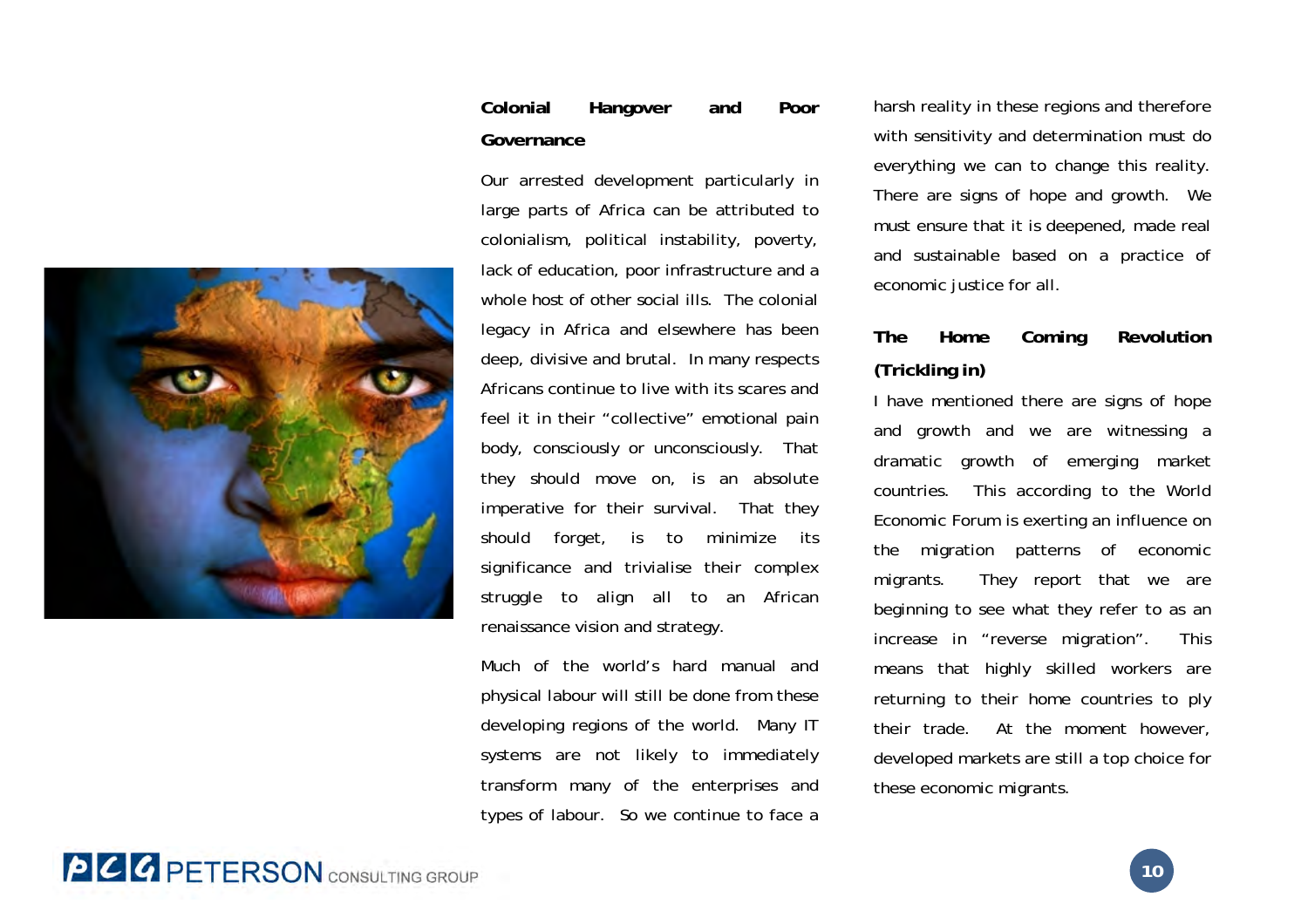#### **War for Talent**

Due to the global skill shortage and the growth of the emerging markets, the war for talent has just gotten more desperate. This means that companies are open to accept a more diverse pool of employees' especially older employees and women into senior roles traditionally occupied by men.



It is said that never before has the workplace witnessed all 4 generations working together side by side in one team, department, division or organisation.

Organisations of the future are compelled to recognise, appreciate and understand the diverse needs of its multi-generational workforce if it is to get the best out of them and retain them.

#### **Employee Priorities and Preferences**

When the pendulum swings in favour of the employee because their skills and capabilities will be in growing short supply then their priorities and preferences will most certainly influence working conditions and arrangements. Organisations will have to review its current employee value proposition to ensure that its retention strategy is strong and attractive enough to prevent any leakage of its top talent.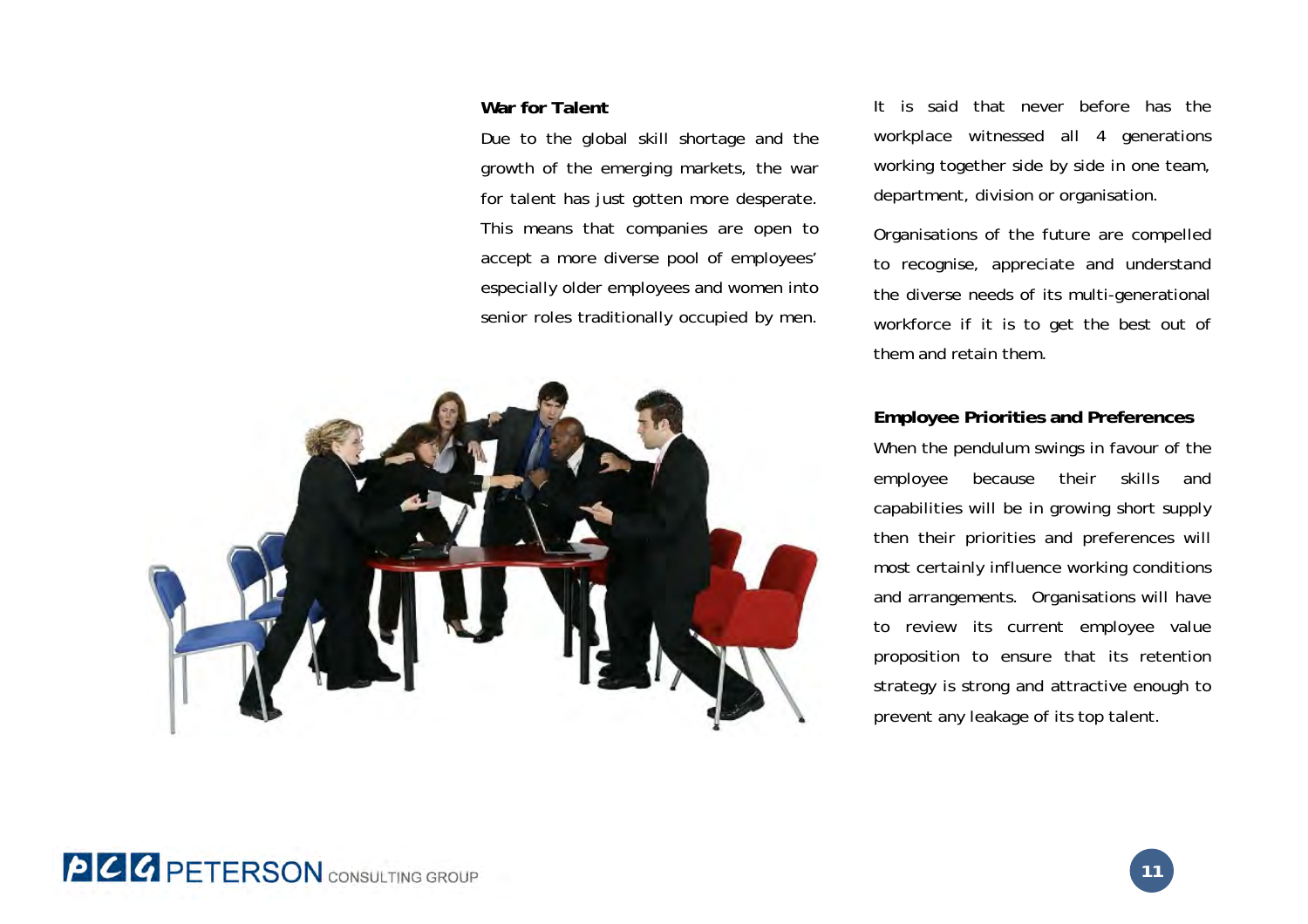

# **Workplace of the Future**

### **The Current Workplace**

Before we describe the workplace of the future which has many commentators and researchers expressing varying and sometimes contradicting views, let's reflect upon the current state of the workplace. Recent research presents the current workplace as:

- extremely challenging
- . fast changing
- $\bullet$ stressful

The way work is organised is mainly still dominated through the structure of the organisation. This is largely still based on the command and control design with steep hierarchies. The work environment remains in a state of flux. Cathedral to the Almighty" he said.

#### **The Future Desired Workplace**

The workplace of the future to my mind would have to be premised on employee commitment. Here is a story to illustrate.

Christopher Wren was commissioned to build St Paul's Cathedral in London after a historic fire had raised most of the city in 1666. During the rebuilding process, Wren, we are told observed 3 bricklayers.

Wren asked each bricklayer the same question: "What are you doing?"

The first bricklayer he approached responded with "I am working." The second said, "I am building a wall."

The response from the third bricklayer was however different. "I am building a

This story illustrates that all organisations of the future must develop the capacity and culture to inspire their employees. I will illustrate later in this article why inspiring employees will become crucial.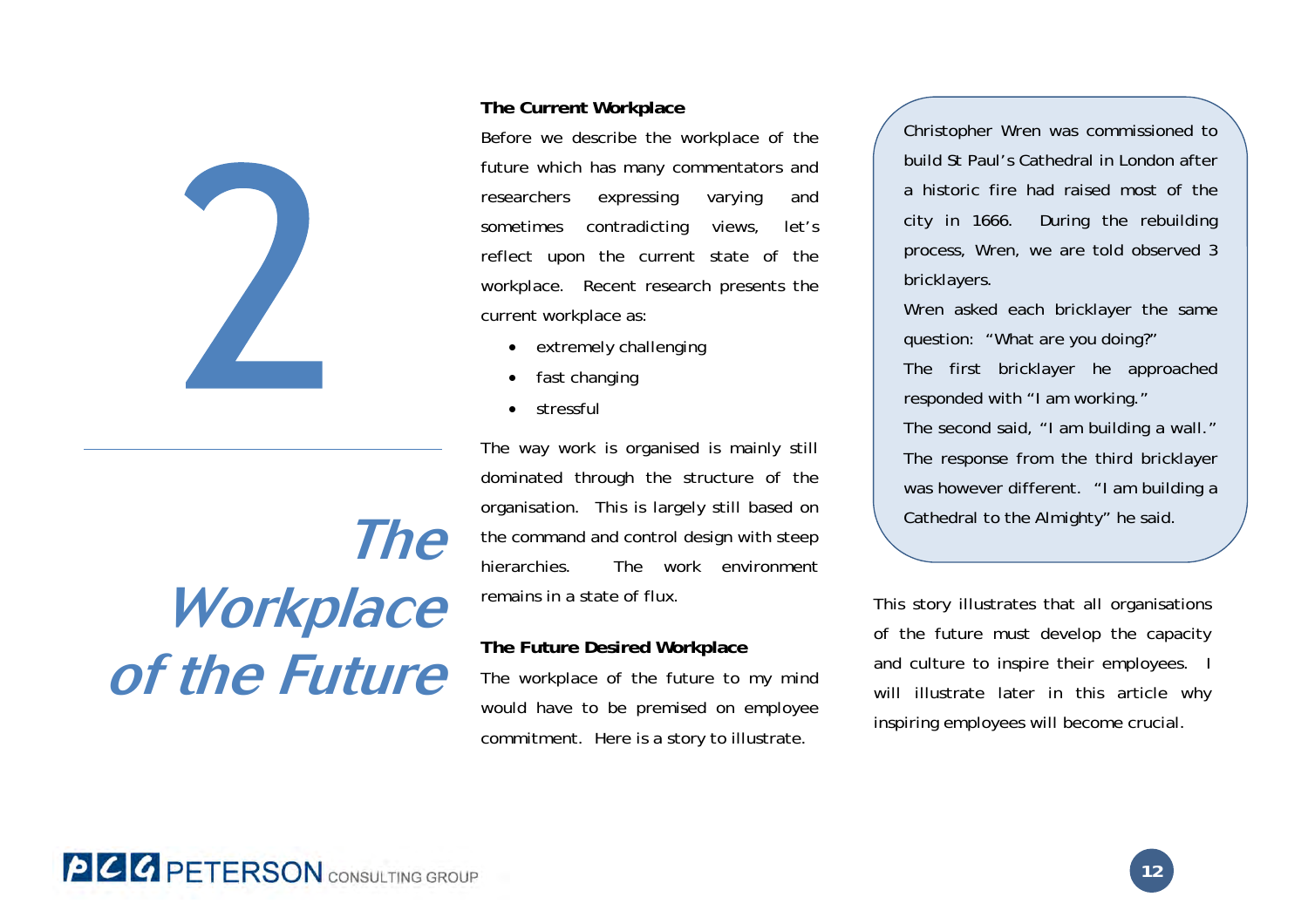**Key Features of the Future** 

#### **Digital**

There is no doubt that the workplace of the future is seen as high tech, virtual, global and diverse. Staff will be operating autonomously. They will be organising their own work patterns to fit their varying generational desired lifestyles.

#### **Reinvent**

Organisations of the future will be forced to develop the agility to reinvent themselves to keep pace with the continuous changes brought about by the digital and technological revolution. **Workplace** *Motivation and inspiration energise to develop the agility to reinvent right direction as control mechanisms* 

### **People First**

While the external customer remains crucial, organisations will have to find immediate and practical expression to the mantra "charity begins at home". In other words they would have to live an inverted pyramid where they genuinely put their employees first and their customers second. A workplace where the CEO practices the art of being the "servant among servants" and a place where every leader follows this example. Put another way, a workplace where every level sees the next level as their customers and becomes a servant to the next level and as a result the external customer receives brilliant service at every interface.

do but by satisfying basic human needs for achievement, a sense of belonging, recognition, self-esteem, a feeling of control over one's life, and the ability to live up to one's ideals. Such feelings touch us deeply and elicit a powerful response."

**John P. Kotter**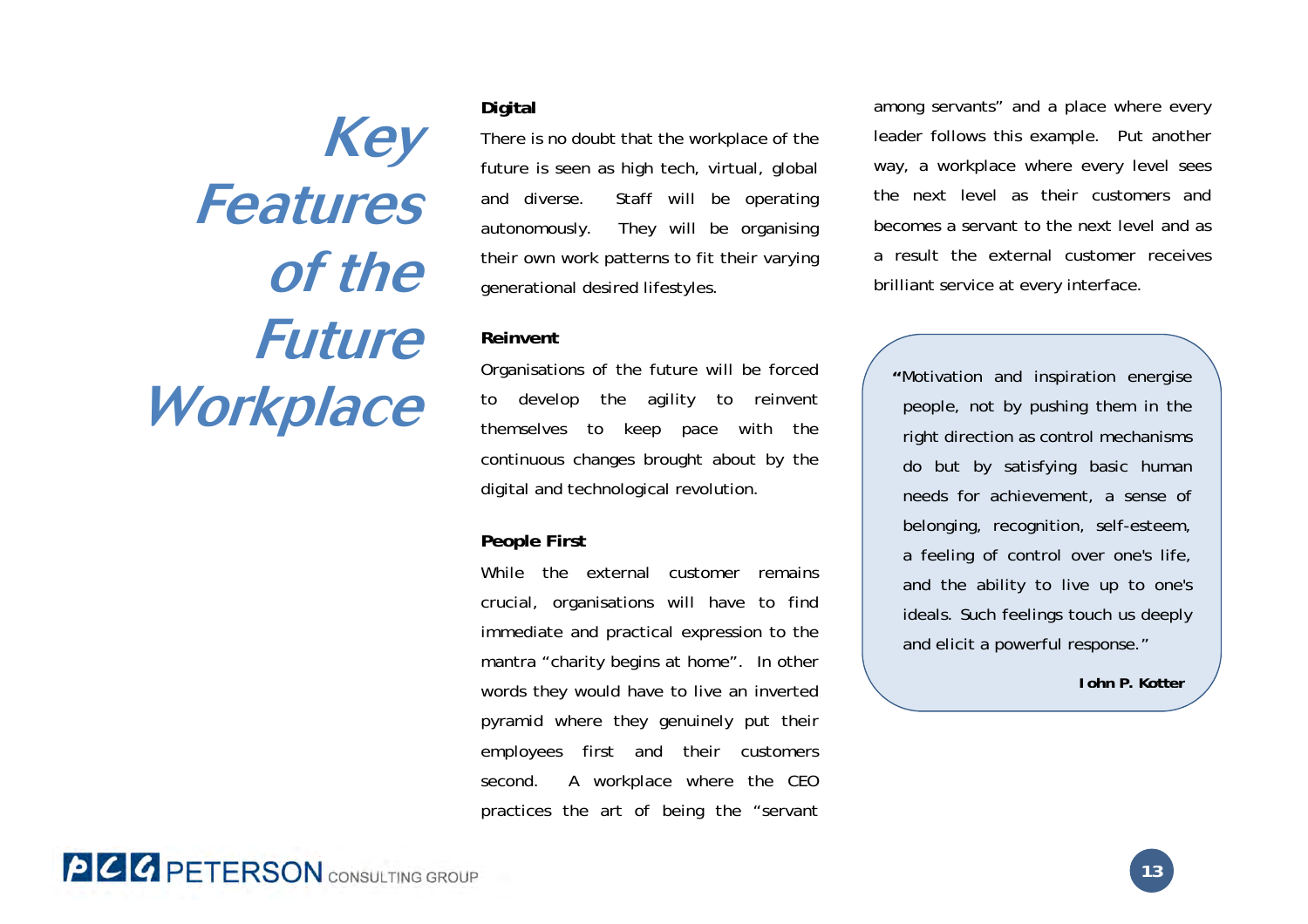

#### **Finger on the Pulse**

Organisations of the future will constantly poll their staff for information to surface their needs and understand how best they can create value for all their employees. This will become a strategic imperative to ensure that the right people in the organisation stay and continue to add value.

#### **Courageous Transparency**

Organisations of the future will also take their employees into their confidence and honestly share important information with them regarding the true state of the organisation. Through this act of confidence and display of courageous transparency they will deepen the trust relationship and deepen the commitment of their employees to assist the organisation out of any dilemma/difficulty they may find themselves in.

#### **Distributive Power**

Leadership will be less around the Alpha Male model, i.e. all powers concentrated in the CEO role and his elect Executive Team. It will be more distributed and employees will see their critical role through demonstrating personal leadership in whatever and wherever they are representing the organisation. I am not suggesting the demise of positional leadership roles or authority, rather I am supporting the idea that when this power is dispersed and accepted among more of the employees then we have the "Spartacus effect" which means that employees have internalised and owned their responsibility to lead and live the vision with their leader present or not.

"A leader is best when people barely know he exists, not so good when people obey and acclaim him, worse when they despise him. But of a good leader who talks little when his work is done, his aim fulfilled, they will say, we did it ourselves."**Lao Tzu**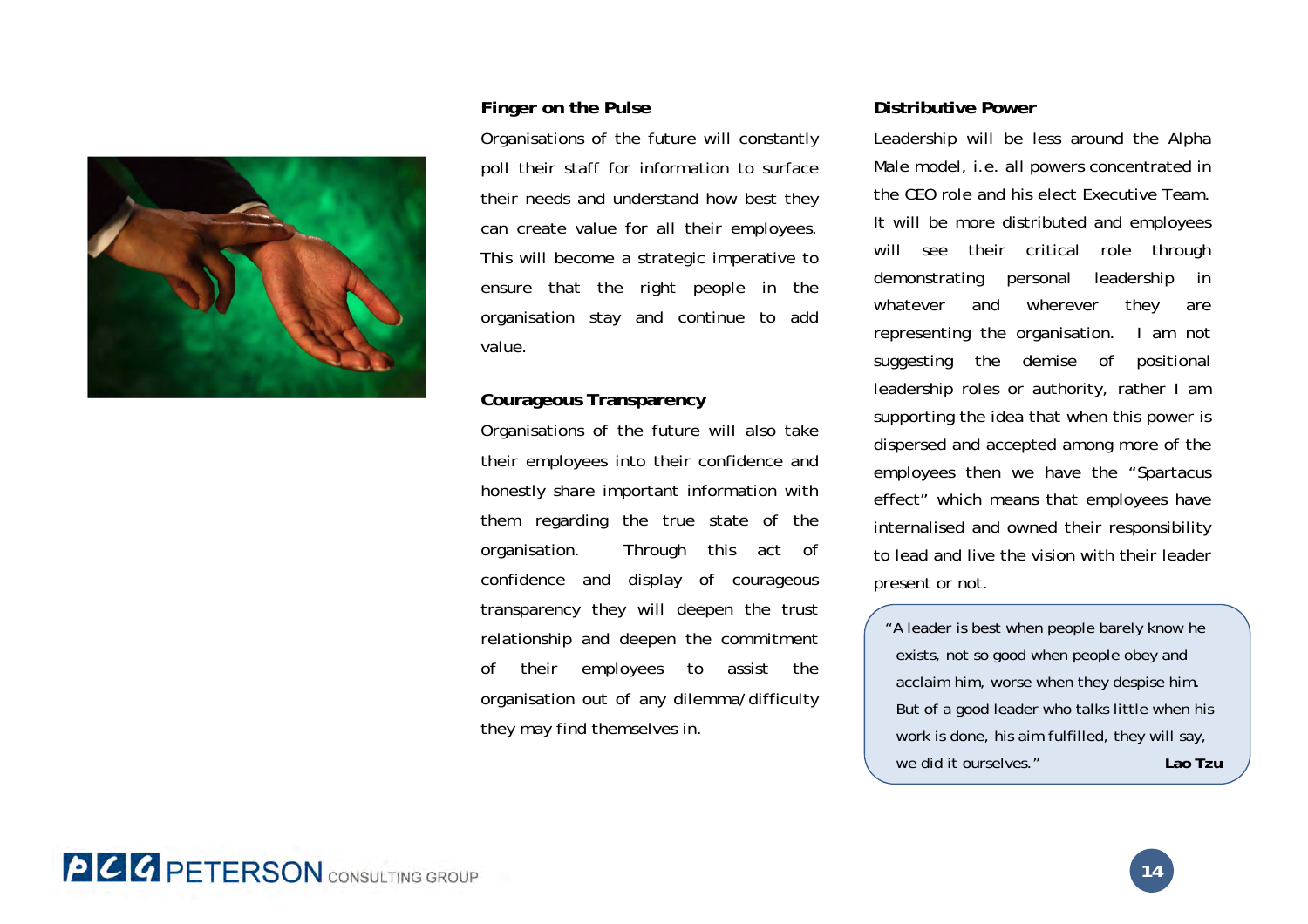

#### **Continuous Step Wise Change**

Organisations of the future will also be less inclined to go for massive organisational wide change interventions and will rather encourage leaders and their teams to undertake multiple smaller change initiatives on a far more regular and continuous basis. Practise continuous improvement.

### **EQ Leadership**

Leaders in this future workplace would have to demonstrate exceptional interpersonal skills and their technical competence will be taken for granted as a threshold requirement to their roles. In other words, EQ will be a key differentiator between effective and inspirational leaders and mediocre leaders.

To qualify the profile of leaders with sufficient EQ, I would like to substantiate it with the following key competences.

 $\bullet$  Walk your Talk *(Model the way with integrity and ethics)* 

- . Call your staff to a Shared Vision *(Be a Visionary and Vision-taker)*
- $\bullet$  Be open to continuously improve your processes *(Be an Innovator and Risk taker*
- . Empower your staff to Act *(Teach, coach, mentor)*
- $\bullet$ Affirm, Recognise and Celebrate
- $\bullet$ Servant-centred leadership principles
- $\bullet$ Value and appreciate diversity

### **Ethical and Trustworthy**

Ethics is predicted to become more important as part of the leadership competence as employees seek to commit only to those who inspire them and whom they can trust implicitly. (This is a natural reaction when one considers how governments, institutions and corporations have let their "followers" down, broken their trust so spectacularly at every level especially over the last two decades.)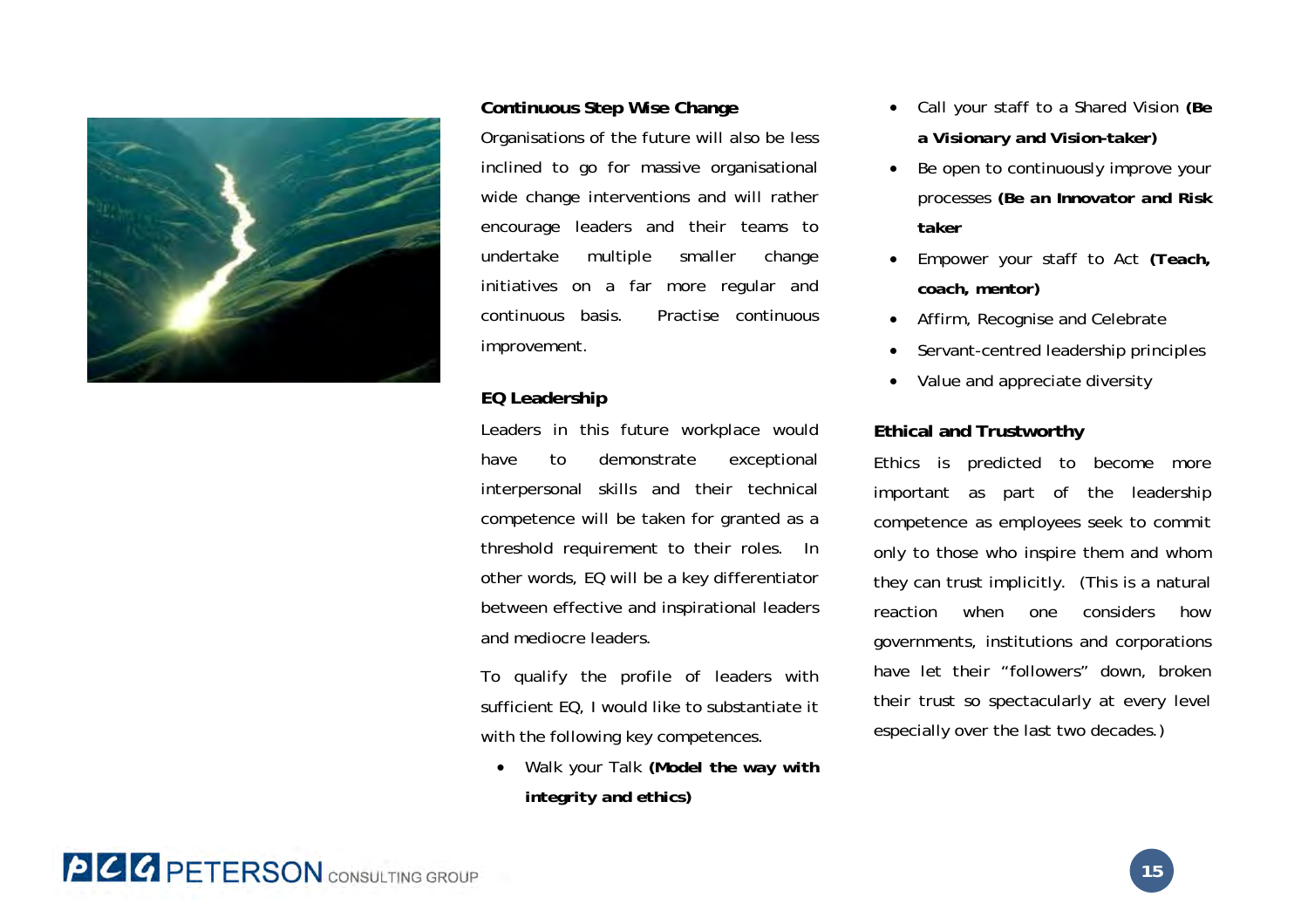Being ethical and trustworthy is a common requirement across the entire generational profile in the workplace.



### **Multi-Generational**

The employee pool in this future workplace would as mentioned before have the highest age diversity because they will span the 4 generations. They essentially will be autonomous individuals who will display temporary loyalty to whoever is paying the next invoice. It is said that their personal attributes will reflect the following profile:

- $\bullet$ They will become continuous learners
- $\bullet$ They will work at part-time jobs
- $\bullet$  They will hold down multiple jobs simultaneously
- $\bullet$  They will develop the flexibility and ability to multi-task
- $\bullet$  They will have the capacity to deal with interruptions at work
- $\bullet$  They will also develop specialised skills in certain core areas

### **Talent Management**

Talent Management no doubt will be a critical addition to the competitive and economic equation for any organisation. Creating the proper learning environment and employee value proposition will be crucial.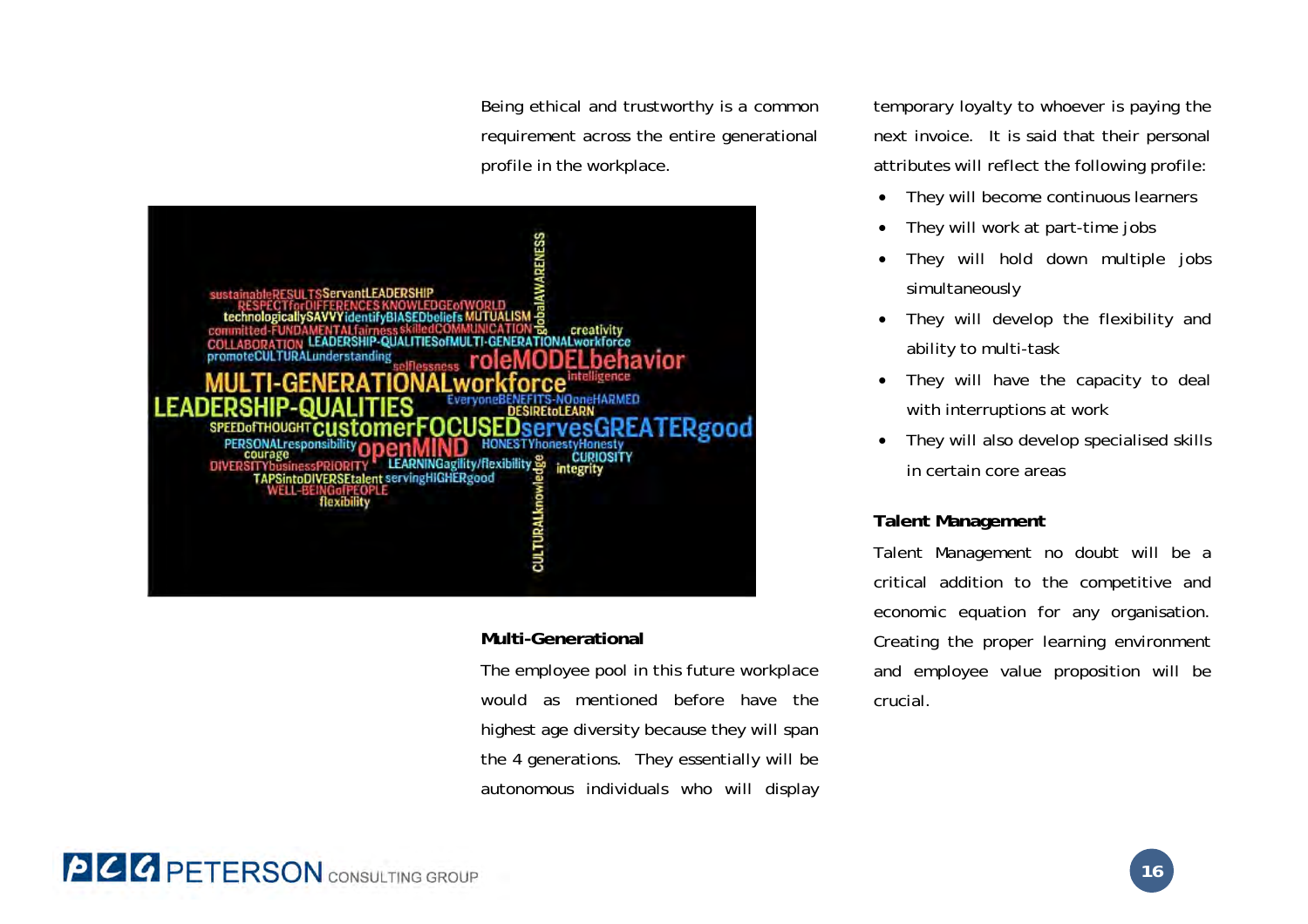

# **Understanding the Multi-Generational phenomenon**

We are told by Researchers, Sociologists and Psychologists that the workforce of today is probably the most diverse it has ever been in terms of race, gender ethnicity etc. For the first time in history they add that we have 4 generations working together cheek by jowl. We are also reminded that each of these "discrete" groups are defined and driven by their values, attitudes, collective experience as well as their needs and wants regarding their work expectations. *(Zemke, et al., 2000)* 

A generation is essentially a group of people defined by a particular age boundary. They are typically born during a specific era and share similar experiences while growing up. They also therefore share similar cultural, social characteristics and attitudes. *(Adapted from: Recognition Management Institute, 2000).* So based on their shared experiences during their formative years, their values and attitudes about the work place and their preferences about it tend to be similar. Researchers, sociologists and psychologists have all reported seeing distinctive differences between these generations particularly in the manner in which they approach:

- 0 Work
- 0 Work-Life Balance
- 0 Employee Loyalty
- 0 Authority
- 0 Etc.

However, not all differences can be attributed to the generational gap. Differences can also be attributed to the individual's uniqueness, levels of experience, and levels of financial commitment, political awareness, and emotional maturity etc.

Not being aware, sensitive and responsive to these multi- generational differences can have negative impact for organisations in a world where top talent is in short supply.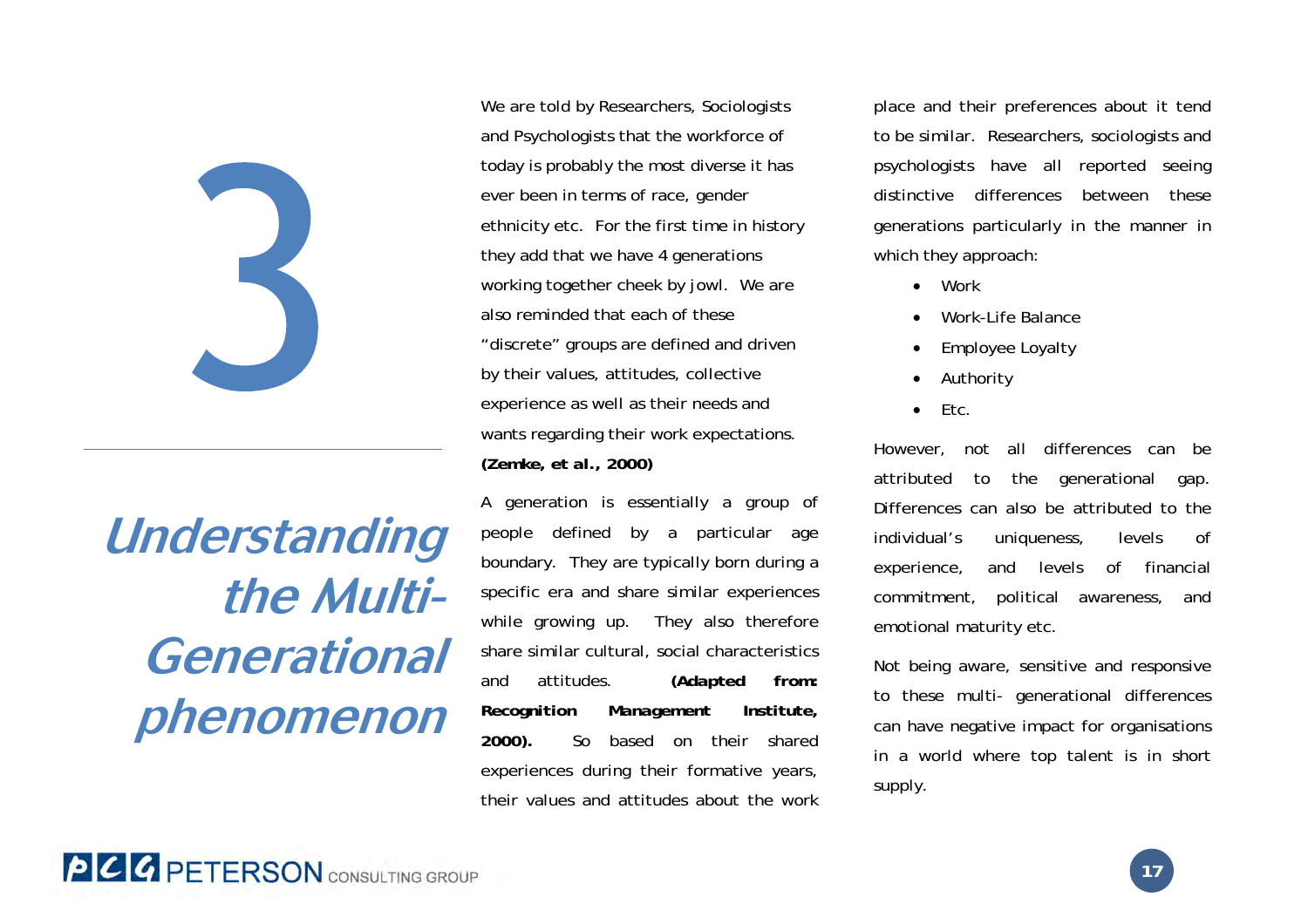**Caveat:** I would caution against making these multi-generational observations generalisable across all countries. With respect, this is largely an American and western world view and experience. There are parts of the world where the experience has been different and have produced different cultural, social characteristics and attitudes. Organisations would do well to recognise, understand and appreciate these as they grow their global footprint.

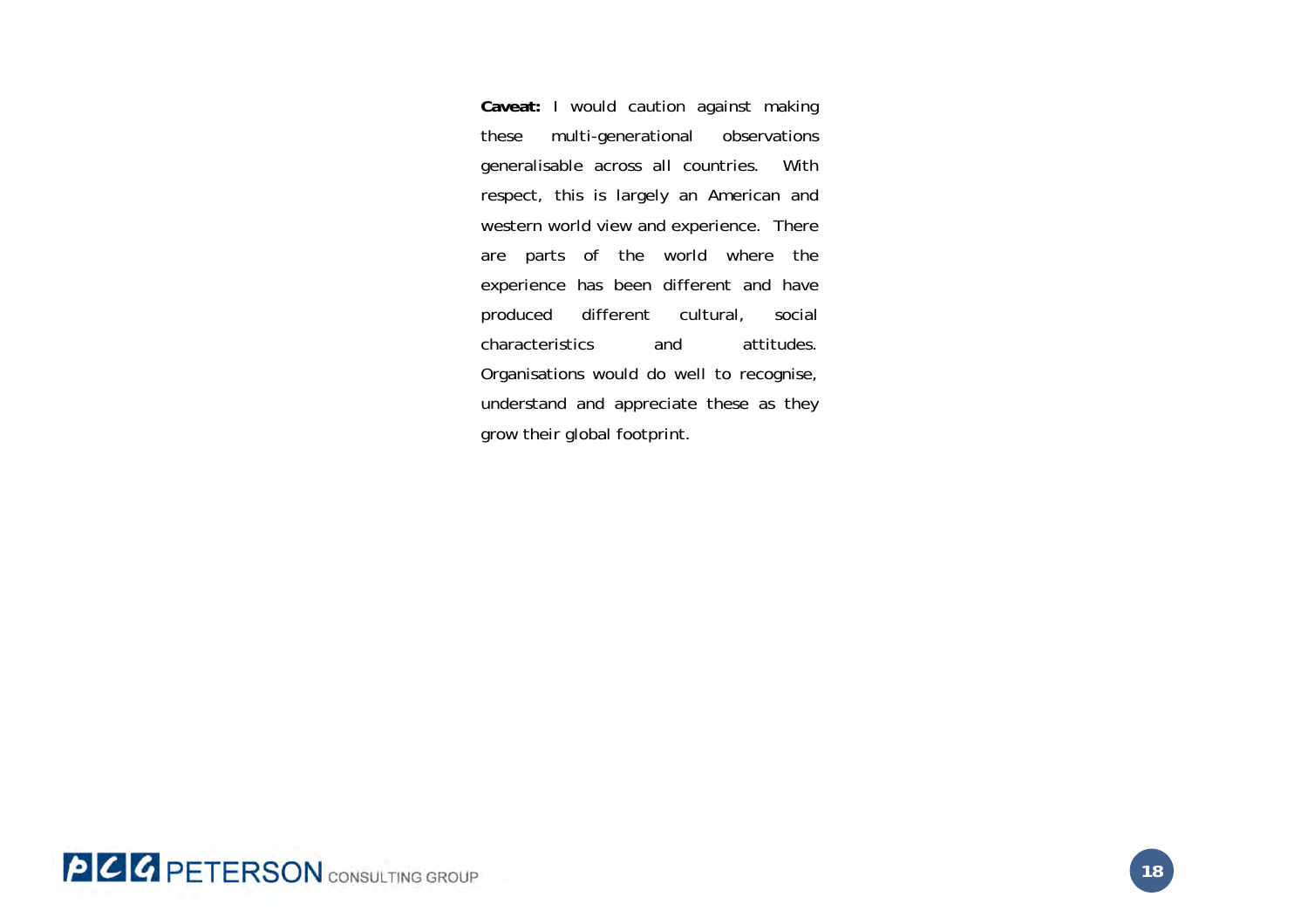# **Understanding the Multi-Generational Workplace**

### **TRADITIONALISTS**



| Date Born                    | 1925 - 1945                               |
|------------------------------|-------------------------------------------|
| <b>Current Age</b>           | Over age 65                               |
| <b>Major Shaping Events</b>  | Great Depression - Sacrifice and hardship |
|                              | World War II                              |
|                              | Industrialisation                         |
|                              | Korean War                                |
| <b>Values and Strengths</b>  | Hard working                              |
|                              | Dedication and sacrifice                  |
|                              | Honours and respects authority            |
|                              | Respect for rules                         |
|                              | Duty before pleasure                      |
|                              | Conformity                                |
|                              | Loyalty                                   |
|                              | "Waste not, want not"                     |
| <b>Technological Shapers</b> | Radio and telephone<br>$\bullet$          |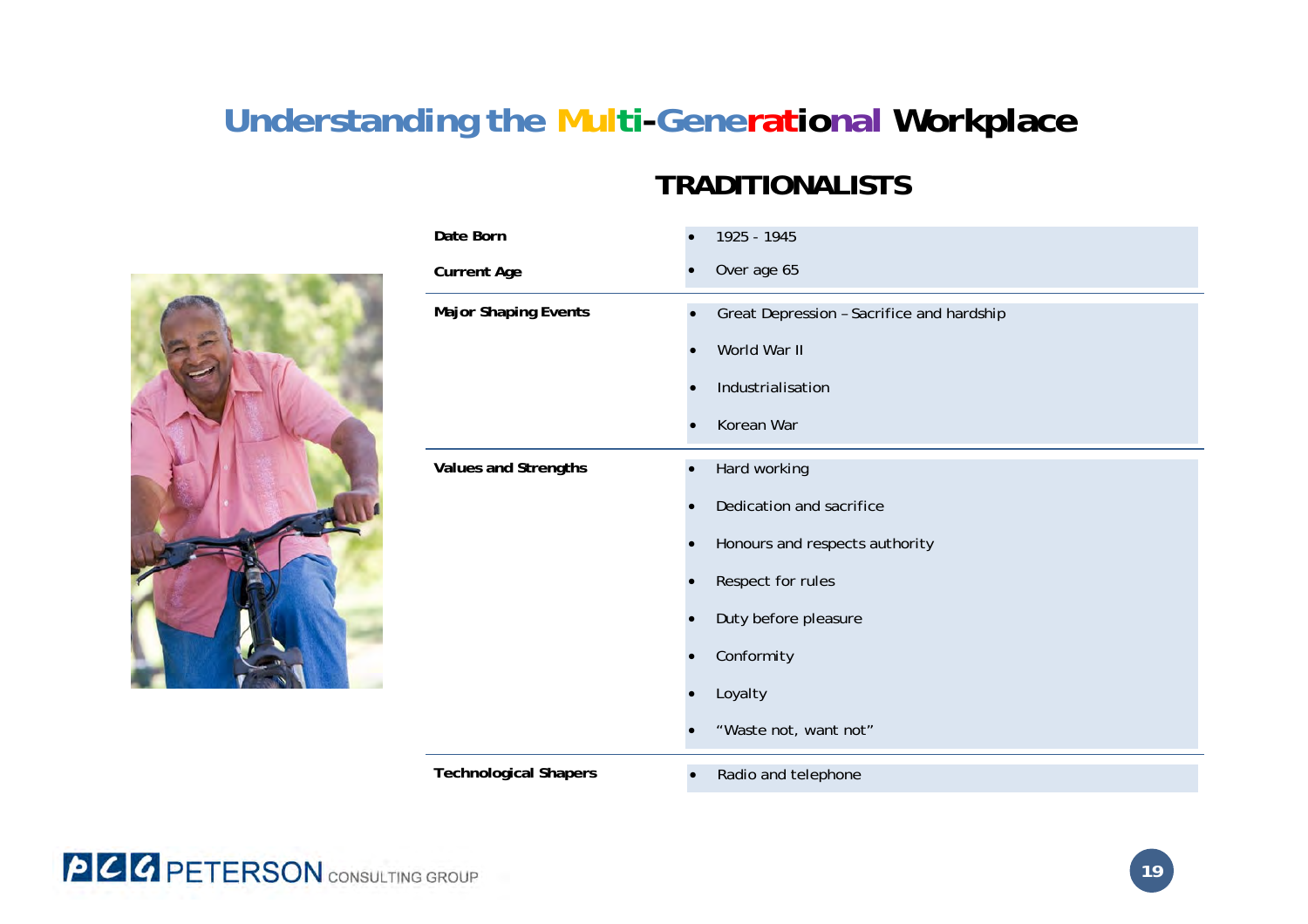# **Traditionalists in the Workplace**

### **"Hold on to them"**

| <b>Descriptors</b> | Characteristics                                                            |
|--------------------|----------------------------------------------------------------------------|
| <b>Strengths</b>   | "Work First"                                                               |
|                    | Deep experience                                                            |
|                    | Dedicated                                                                  |
|                    | Perseverance                                                               |
|                    | Stable                                                                     |
|                    | Polite                                                                     |
|                    | Respectful                                                                 |
|                    | Obedient                                                                   |
|                    | Realistic                                                                  |
|                    | Pragmatic                                                                  |
| Weaknesses         | Reluctant to challenge the system or the process - conformers<br>$\bullet$ |
|                    | Struggle with change                                                       |
|                    | Struggle with diversity, Black or White - no space for grey                |
| How to lead them   | Be clear                                                                   |
|                    | Be direct                                                                  |
|                    | Spell out clear job expectations                                           |
|                    | Be logical and structured                                                  |
|                    | Set long-term goals                                                        |
|                    | Be fair and consistent                                                     |
|                    |                                                                            |

 $\bullet$ Be respectful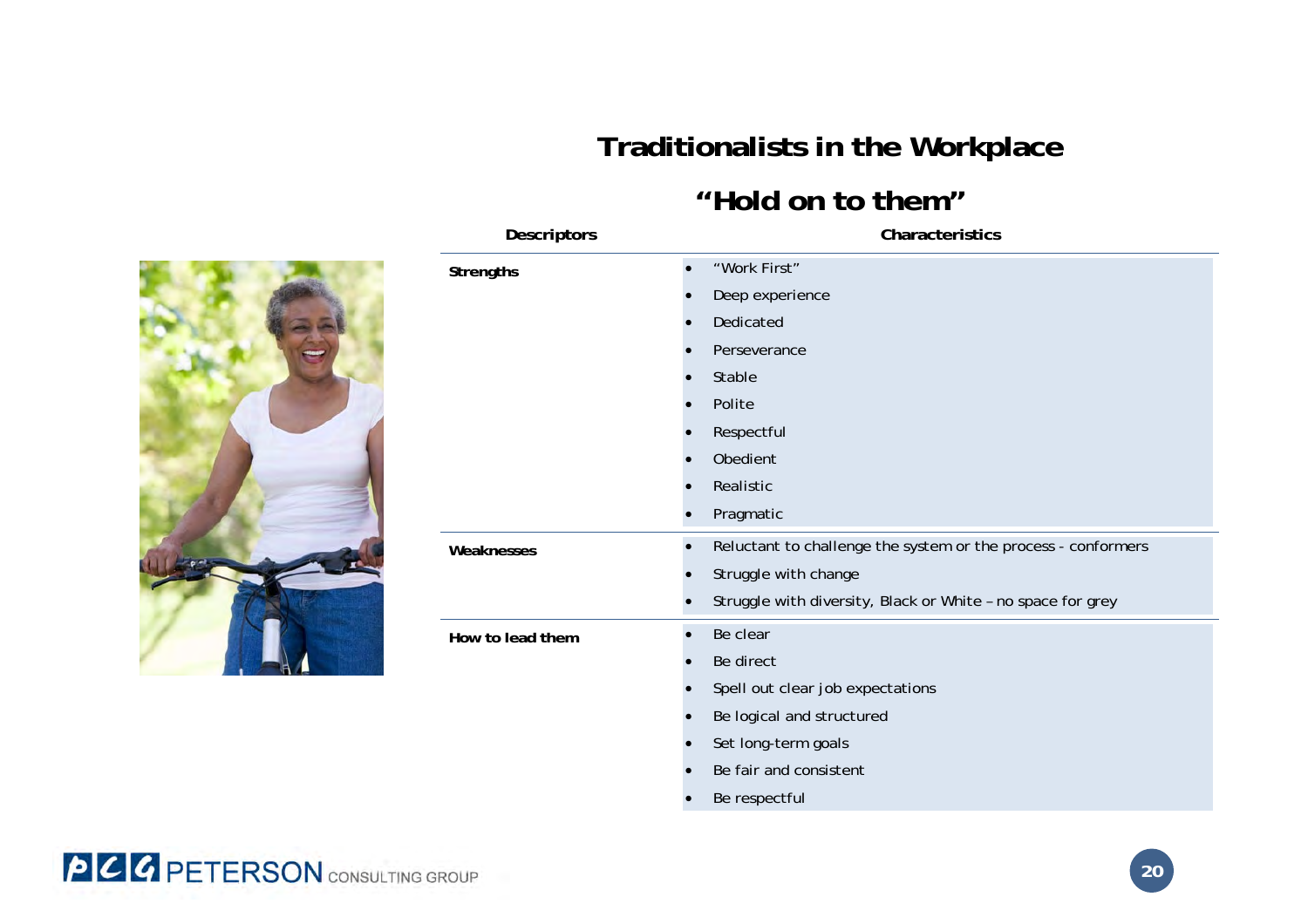# **Traditionalists in the Workplace**

### **"Hold on to them"**

| <b>Descriptors</b>              | <b>Descriptors</b> |                                                                                    |  |
|---------------------------------|--------------------|------------------------------------------------------------------------------------|--|
| How not to lead them            | $\bullet$          | Be too emotional - "soft and fluffy"                                               |  |
|                                 |                    | Indecisive                                                                         |  |
|                                 |                    | Unable to take a stand                                                             |  |
|                                 |                    | Using bad language and jargon                                                      |  |
|                                 |                    | Using untested and untried methods and approaches                                  |  |
|                                 |                    | Being disorganised                                                                 |  |
| <b>Motivational Triggers</b>    | $\bullet$          | Show them the big picture and answer the why question                              |  |
|                                 |                    | value their experience                                                             |  |
|                                 |                    | appreciate their dedication                                                        |  |
|                                 |                    | communicate one-on-one                                                             |  |
|                                 |                    | learn the corporate history                                                        |  |
|                                 |                    | value the legacy they built                                                        |  |
| Reward preferences              |                    | Rewards must be tangible                                                           |  |
|                                 |                    | symbolic e.g. certificates, plagues and pay increases                              |  |
| How to communicate with<br>them |                    | Write to them in memo or letter style and the more personal the note<br>the better |  |
| <b>Retention Strategy</b>       | $\bullet$          | Let them know their experience is viewed as an asset                               |  |
|                                 |                    | Capitalise on their experience                                                     |  |
|                                 |                    | Engage them in mentoring relationships with younger employees                      |  |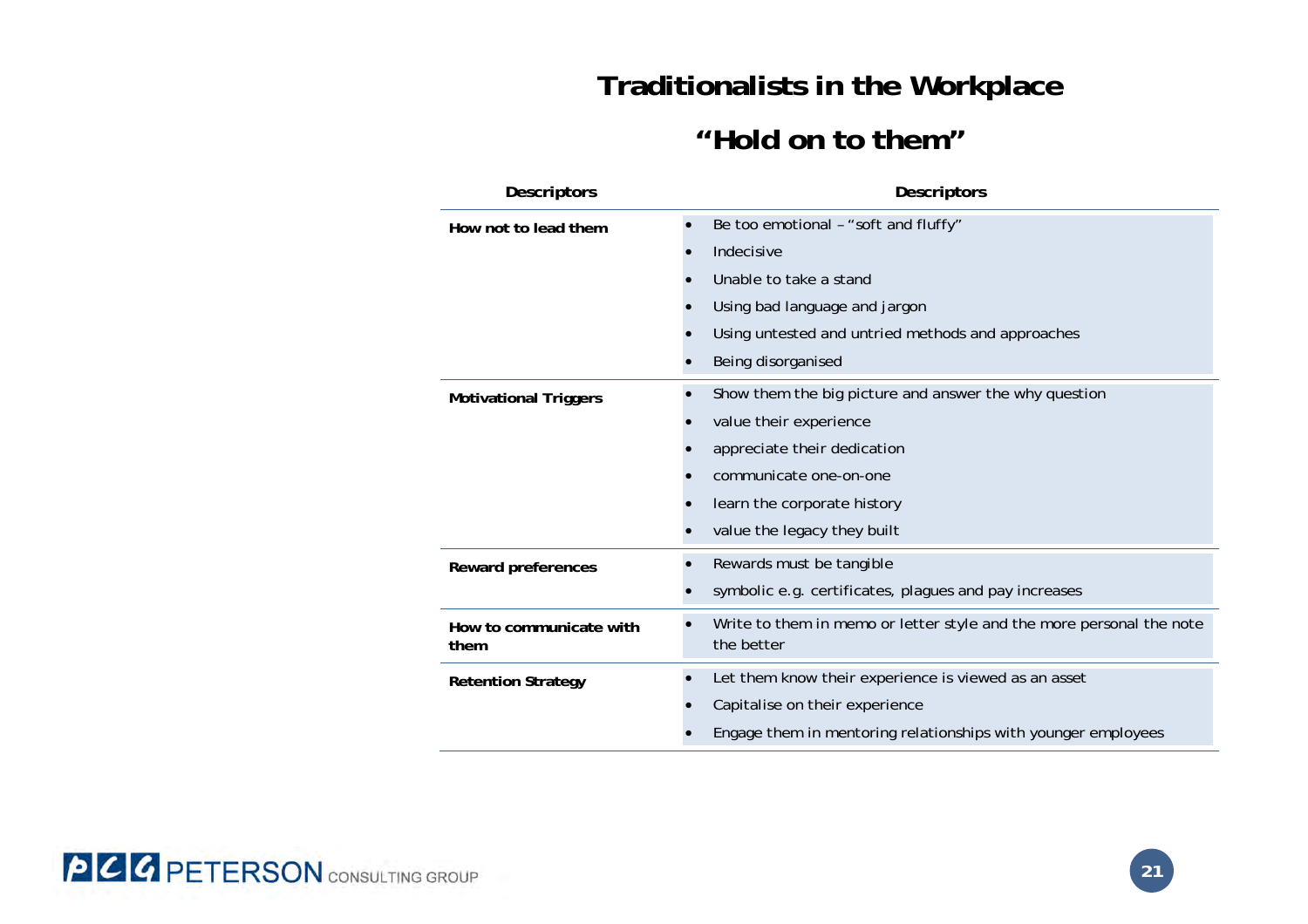## **BABY BOOMERS**

| Date Born                    | 1946 - 1964                                     |
|------------------------------|-------------------------------------------------|
| <b>Current Age</b>           | $± 48 - 65$                                     |
| <b>Major Shaping Events</b>  | Civil Rights Movement<br>$\bullet$              |
|                              | Vietnam War<br>$\bullet$                        |
|                              | Man on the Moon<br>$\bullet$                    |
|                              | Rock 'n Roll<br>$\bullet$                       |
|                              | <b>Birth Control</b><br>$\bullet$               |
|                              | Women's Liberation Movement                     |
|                              | <b>Chinese Cultural Revolution</b><br>$\bullet$ |
| Values and Strengths         | Optimistic<br>$\bullet$                         |
|                              | Hard working<br>$\bullet$                       |
|                              | Team orientation<br>$\bullet$                   |
|                              | Personal growth<br>$\bullet$                    |
|                              | Responsible and dedicated                       |
|                              | Loyal                                           |
|                              | Driven and competitive<br>$\bullet$             |
| <b>Technological Shapers</b> | Television<br>$\bullet$                         |



WO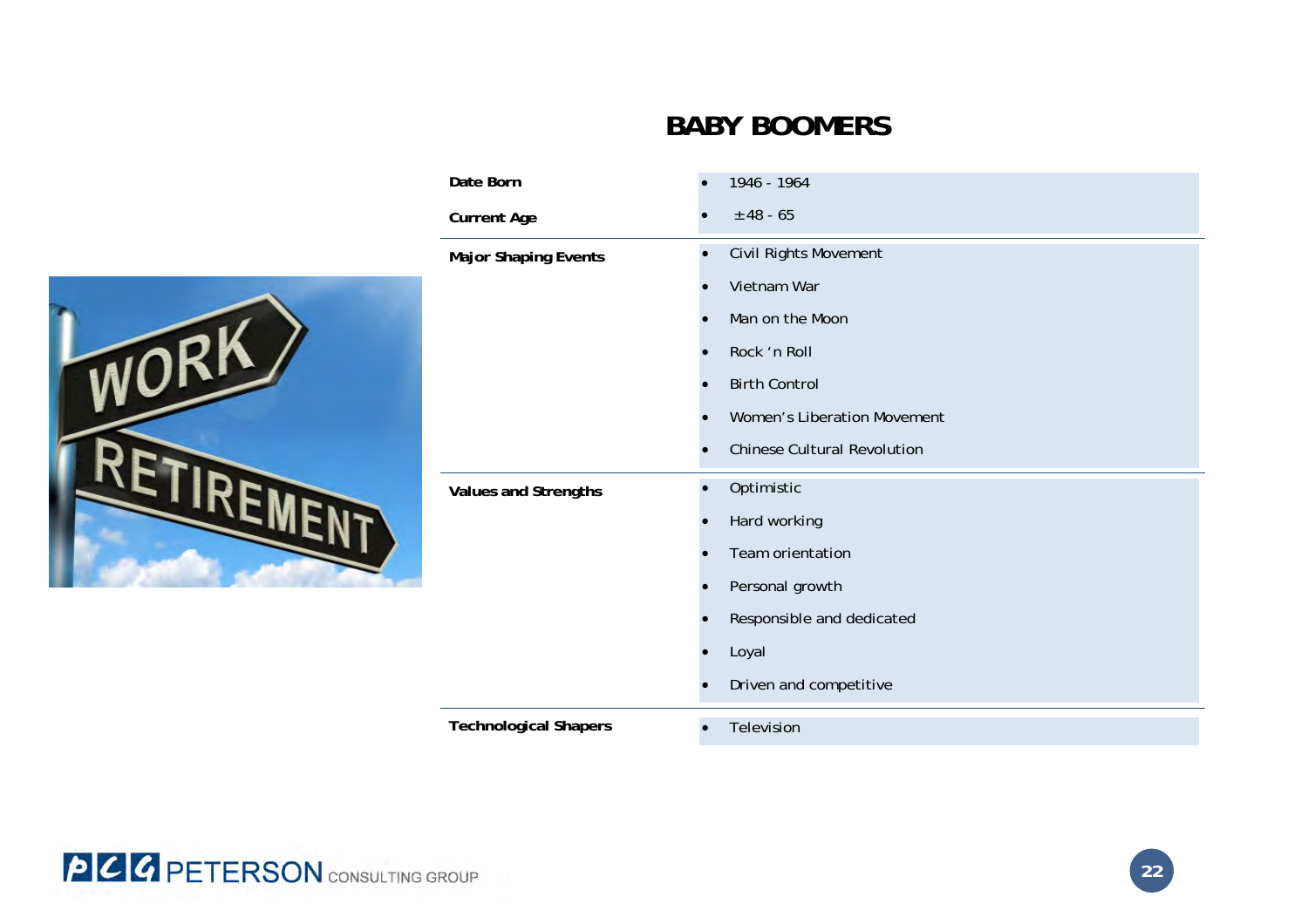# **Baby Boomers in the Workplace "Keep them on board for as long as you can"**

|                                                                  | Descriptors      | Characteristics                                     |
|------------------------------------------------------------------|------------------|-----------------------------------------------------|
| <b>IS THE</b><br><b>THIS DEVICE WAS</b><br>Y NEEDS TO<br>RIENDLY | Strengths        | "Live to Work"                                      |
|                                                                  |                  | Service orientated                                  |
|                                                                  |                  | Dedicated                                           |
|                                                                  |                  | Driven to do a good job                             |
|                                                                  |                  | Team players                                        |
| COLORS:                                                          |                  | Experienced and knowledgeable                       |
|                                                                  |                  | Consensus building leadership style                 |
|                                                                  |                  | Idealistic                                          |
|                                                                  | Weaknesses       | Reluctant to disagree or challenge peers            |
|                                                                  |                  | Tendency to overcompensate on consensus and process |
|                                                                  |                  | Uncomfortable with conflict                         |
|                                                                  | How to lead them | Be consensual and treat them as equals              |
|                                                                  |                  | Show respect                                        |
|                                                                  |                  | Be democratic in your approach                      |
|                                                                  |                  | Co-create the vision                                |
|                                                                  |                  | Show empathy                                        |
|                                                                  |                  | Give them your full attention                       |

. Value and recognise their contribution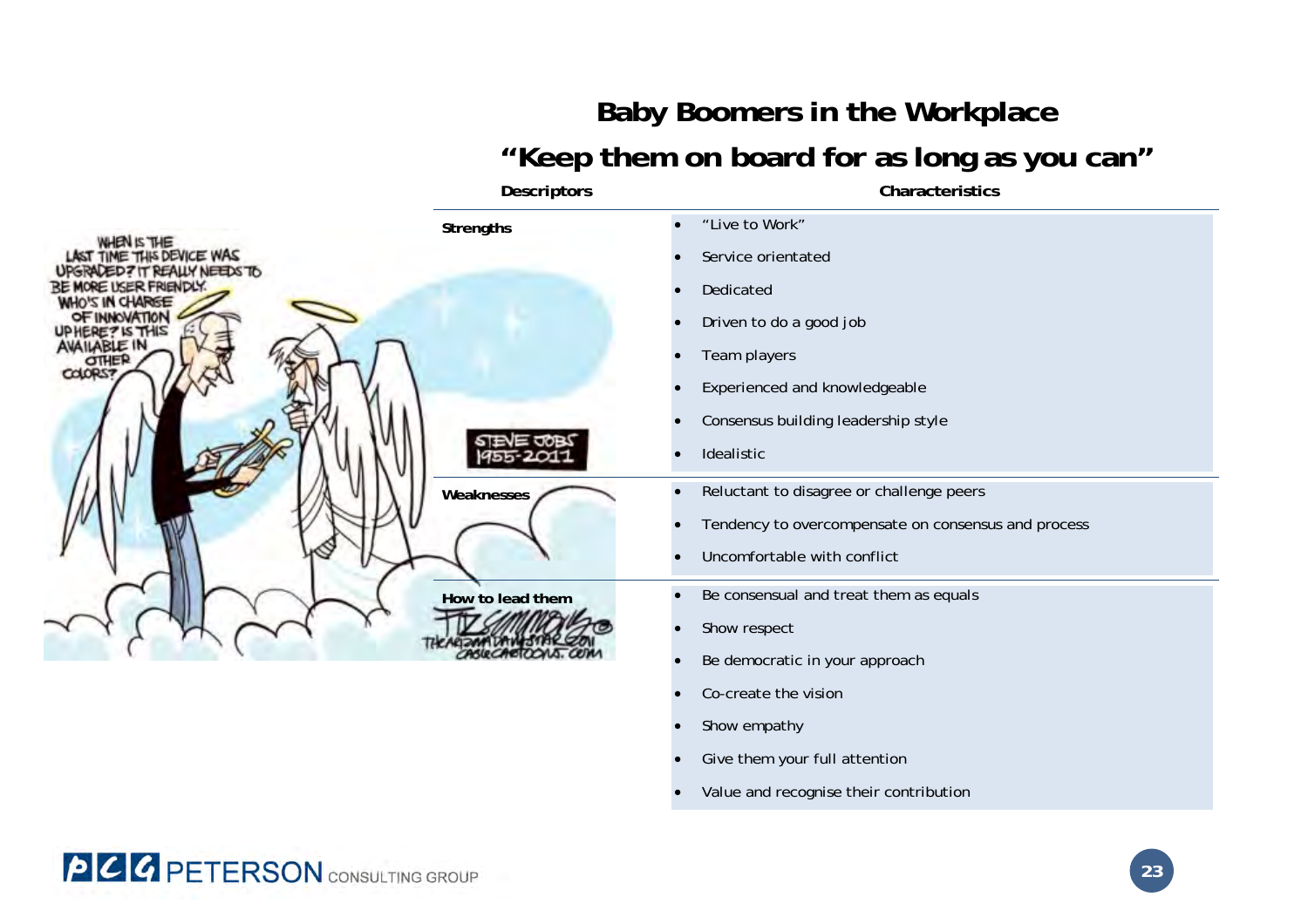# **Baby Boomers in the Workplace "Keep them on board for as long as you can"**



| <b>Descriptors</b>        |           | <b>Descriptors</b>                                                     |
|---------------------------|-----------|------------------------------------------------------------------------|
| How not to lead them      | $\bullet$ | Being undemocratic and not favouring consensus based leadership        |
|                           |           | Being overly bureaucratic, authoritarian, aloof, uncaring and abrasive |
| Motivational Triggers     | $\bullet$ | Involvement                                                            |
|                           |           | Value their contribution                                               |
|                           |           | Ask for their opinion                                                  |
|                           |           | Let them know that their talent and skill is needed                    |
| Reward preferences        | $\bullet$ | Show personal appreciation                                             |
|                           |           | Offer promotion                                                        |
|                           |           | Give regular recognition when appropriate and deserving                |
| How to communicate with   |           | Phone calls                                                            |
| them                      |           | Personal interaction                                                   |
| <b>Retention Strategy</b> |           | Flexibility in work arrangements                                       |
|                           |           | Time off to deal with family matters                                   |
|                           |           | Provide career growth and learning opportunities                       |
|                           |           | Encourage work-life balance                                            |
|                           |           | Be creative around retirement exit programmes                          |

**PCG PETERSON** CONSULTING GROUP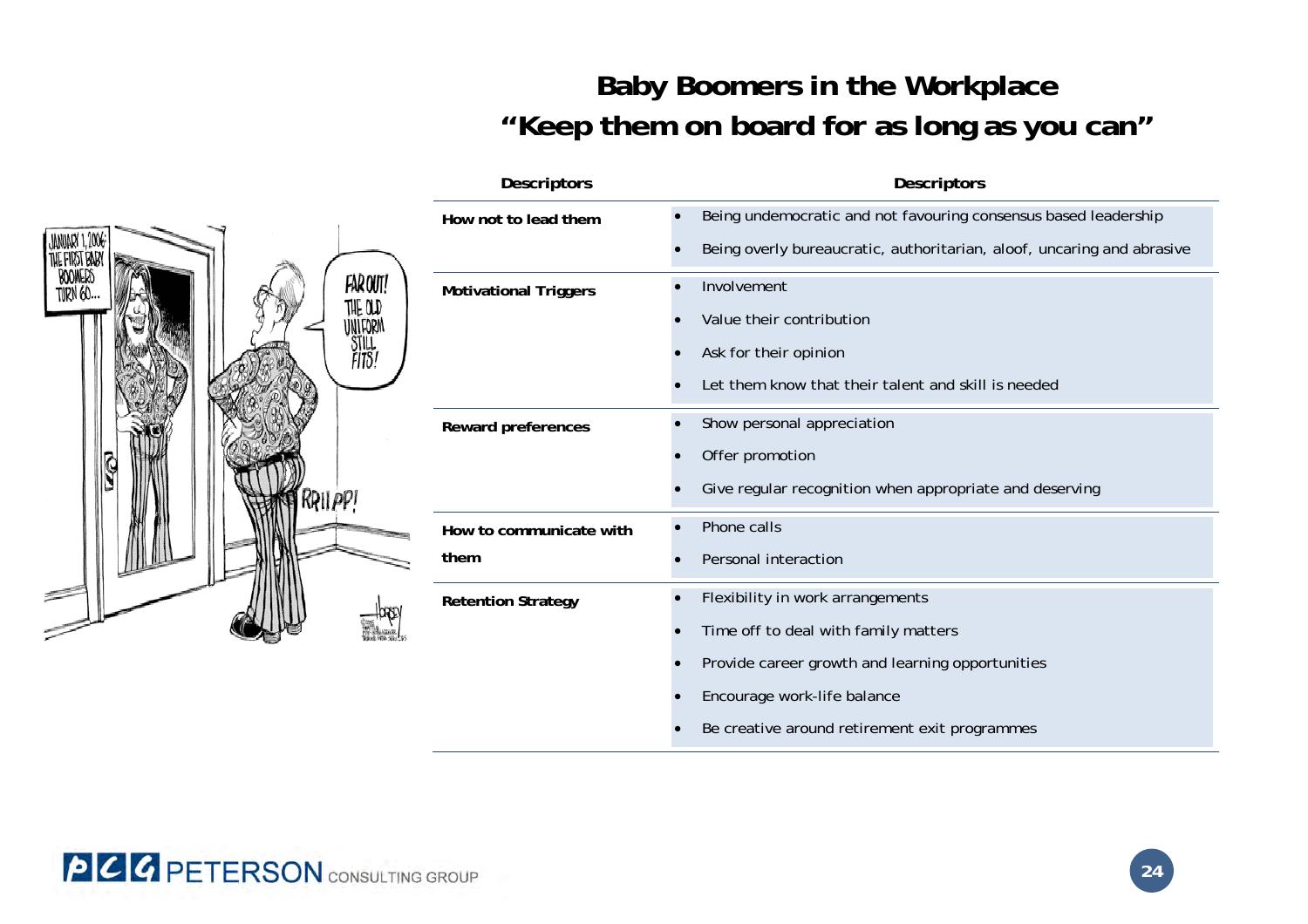# **GENERATION X**



"In preparation for landing, please turn off your books."

- Single parent home on the increase
- Corporate invincibility questioned
	- 1987 Stock Market collapse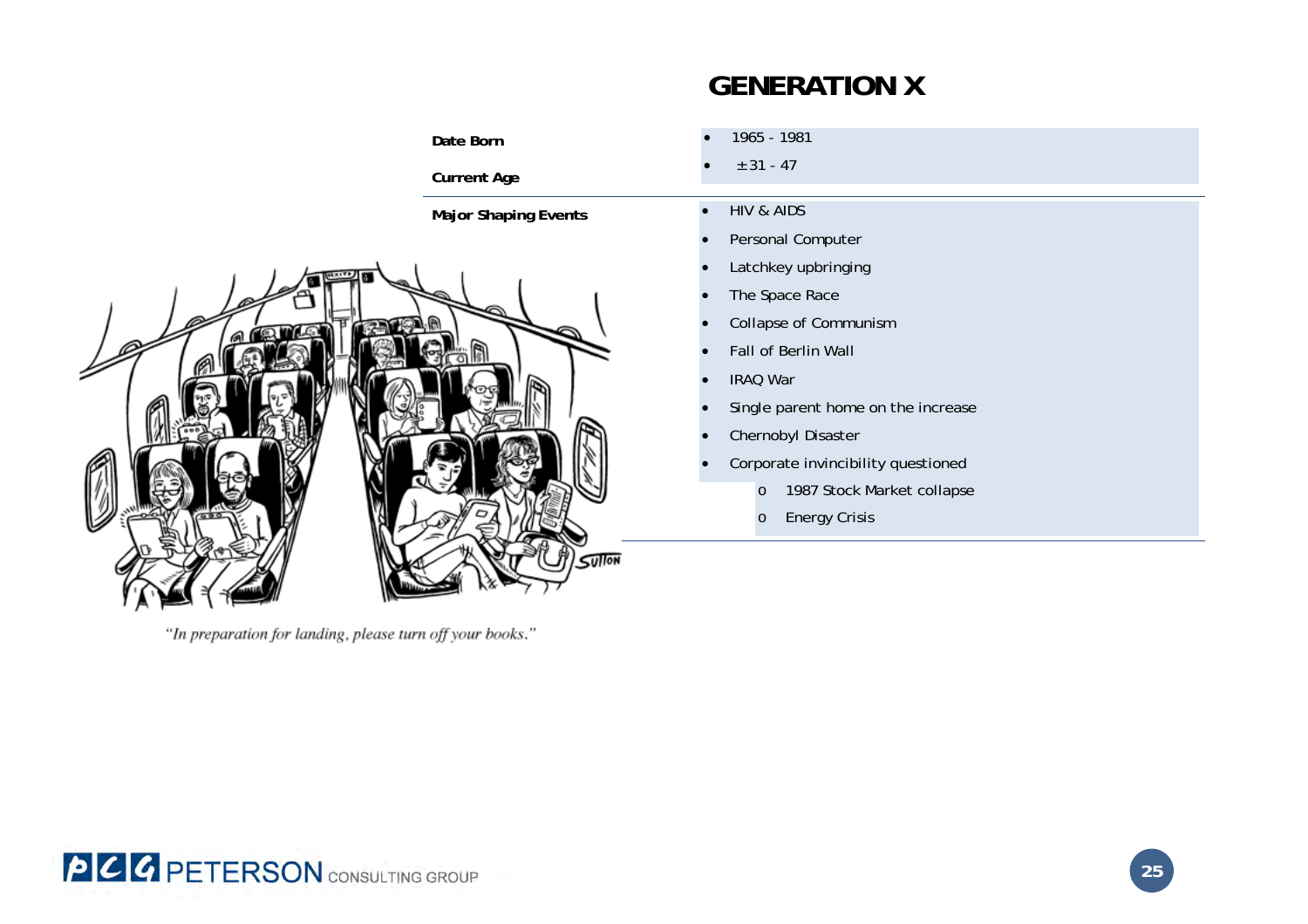|                              | <b>GENERATION X</b>              |
|------------------------------|----------------------------------|
|                              | Adaptable to change              |
| <b>Values and Strengths</b>  | Techno-literate                  |
|                              | Self-reliant                     |
|                              | Diversity minded<br>$\bullet$    |
|                              | Fun and informality<br>$\bullet$ |
|                              | Pragmatic and realistic          |
|                              | Results orientated<br>$\bullet$  |
|                              | Challenge the process and system |
|                              | Individualistic                  |
|                              | Resourceful                      |
|                              | Balance in home and work         |
| <b>Technological Shapers</b> | Personal Computer                |

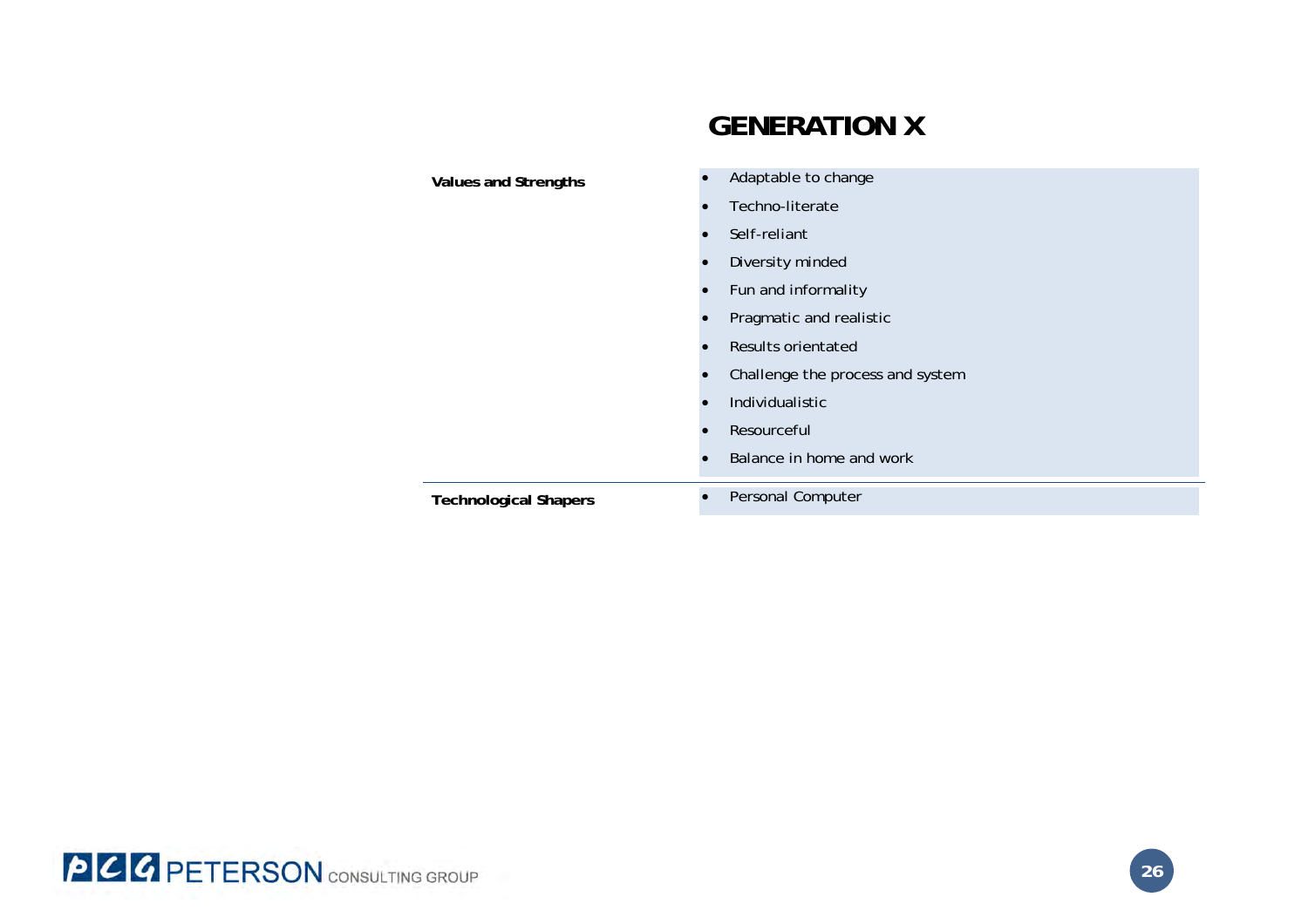## **Generation X in the Workplace**

## **"Start developing them into leaders now for tomorrow"**

| <b>Descriptors</b> | Characteristics                          |  |  |
|--------------------|------------------------------------------|--|--|
| <b>Strengths</b>   | "Work to Live"                           |  |  |
|                    | Work life balance                        |  |  |
|                    | Adaptable and techno-literate            |  |  |
|                    | Value diversity                          |  |  |
| $\bullet$          | Initiative takers                        |  |  |
|                    | Willingness to challenge the system      |  |  |
|                    | <b>Innovators</b>                        |  |  |
| Weaknesses         | Sceptical                                |  |  |
|                    | Reluctant to commit                      |  |  |
|                    | Unimpressed and distrustful of authority |  |  |

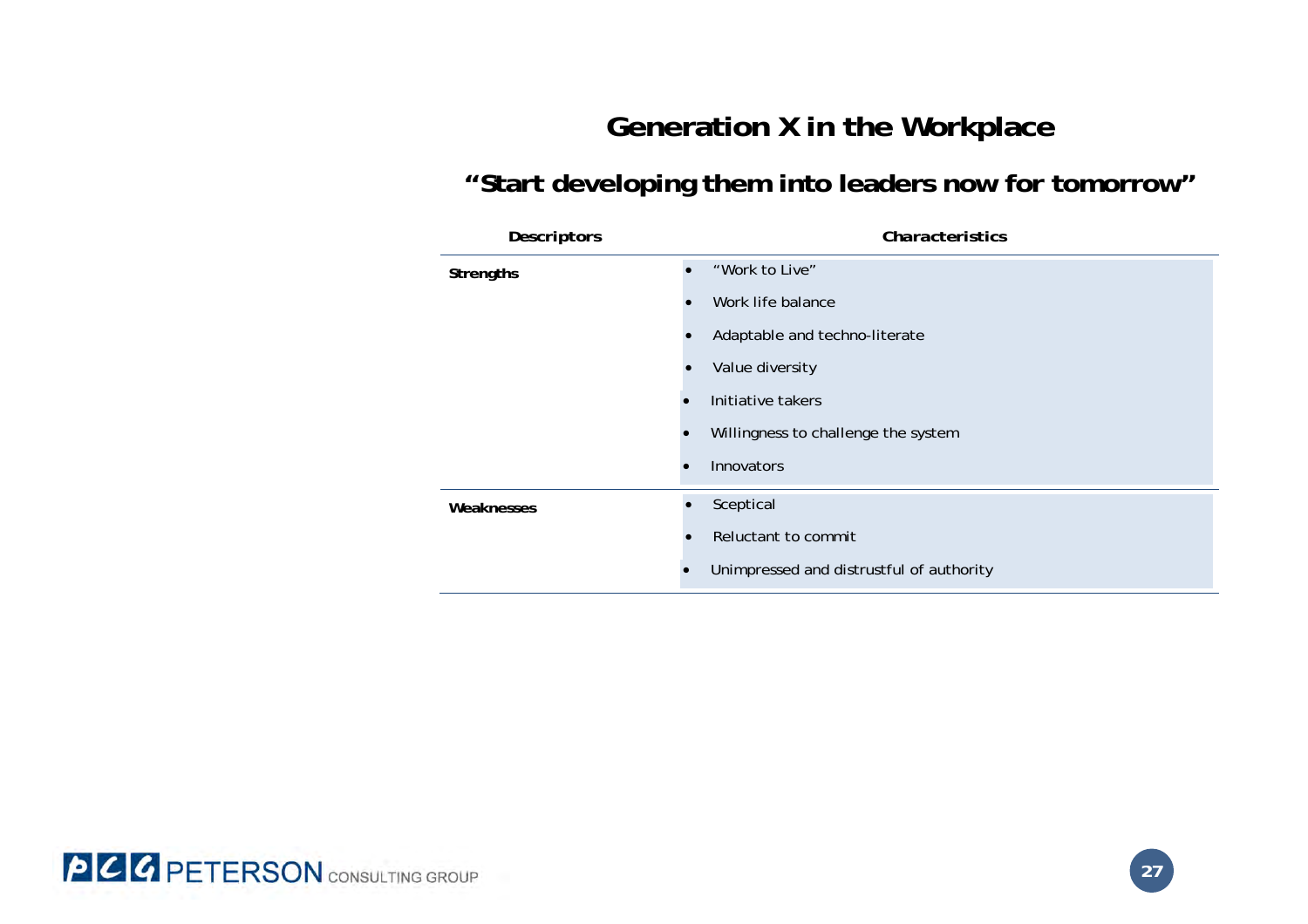# **Generation X in the Workplace**

## **"Start developing them into leaders now for tomorrow"**

| <b>Descriptors</b>                | <b>Descriptors</b>                                        |
|-----------------------------------|-----------------------------------------------------------|
| How to lead them<br>$\bullet$     | Be competent                                              |
|                                   | Be direct i.e. get to the point                           |
|                                   | Don't micromanage them                                    |
|                                   | Lighten up                                                |
|                                   | Avoid jargon and buzz words                               |
|                                   | Give them space to be creative and achieve                |
|                                   | Be results orientated                                     |
|                                   | Be flexible                                               |
|                                   | Use email                                                 |
|                                   | Only call face-to-face meetings when absolutely necessary |
| $\bullet$<br>How not to lead them | Do not police them                                        |
|                                   | Practice what you preach                                  |
|                                   | Focus too much on process and too little on outcome       |
|                                   | Overly charismatic                                        |
|                                   | Do not be bureaucratic                                    |
|                                   | Don't try to smooth talk them                             |

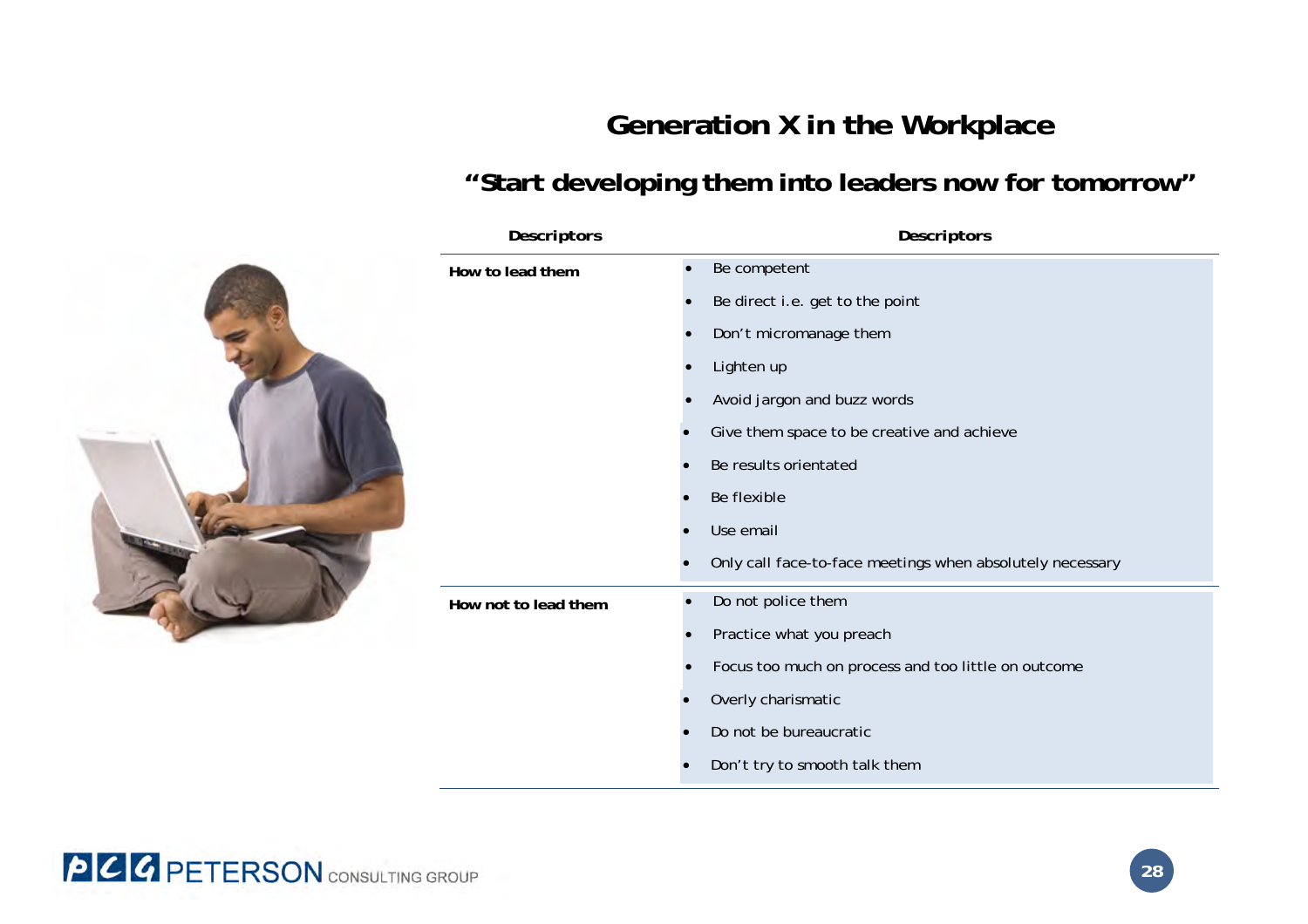# **Generation X in the Workplace**

### **"Start developing them into leaders now for tomorrow"**

| <b>Descriptors</b>           | <b>Descriptors</b>                                                          |
|------------------------------|-----------------------------------------------------------------------------|
| <b>Motivational Triggers</b> | Give them autonomy i.e. let them run with it,                               |
|                              | Be a barrier buster on their behalf i.e. clear the way for them             |
|                              | Make sure that they are adequately resourced                                |
| Reward preferences           | They value personal time                                                    |
|                              | Offer opportunities for career development                                  |
|                              | Understand they are not interested in job security but career security      |
| How to communicate with      | Voicemail                                                                   |
| them                         | Email                                                                       |
| <b>Retention Strategy</b>    | Give them meaningful work                                                   |
|                              | Give them quality managers who know how to inspire through                  |
|                              | Walking their talk<br>$\circ$                                               |
|                              | Co-creating a shared vision<br>$\circ$                                      |
|                              | Being open to process improvement<br>$\circ$                                |
|                              | Empowering them to act<br>$\circ$                                           |
|                              | Affirming, recognising and celebrating their successes with them<br>$\circ$ |

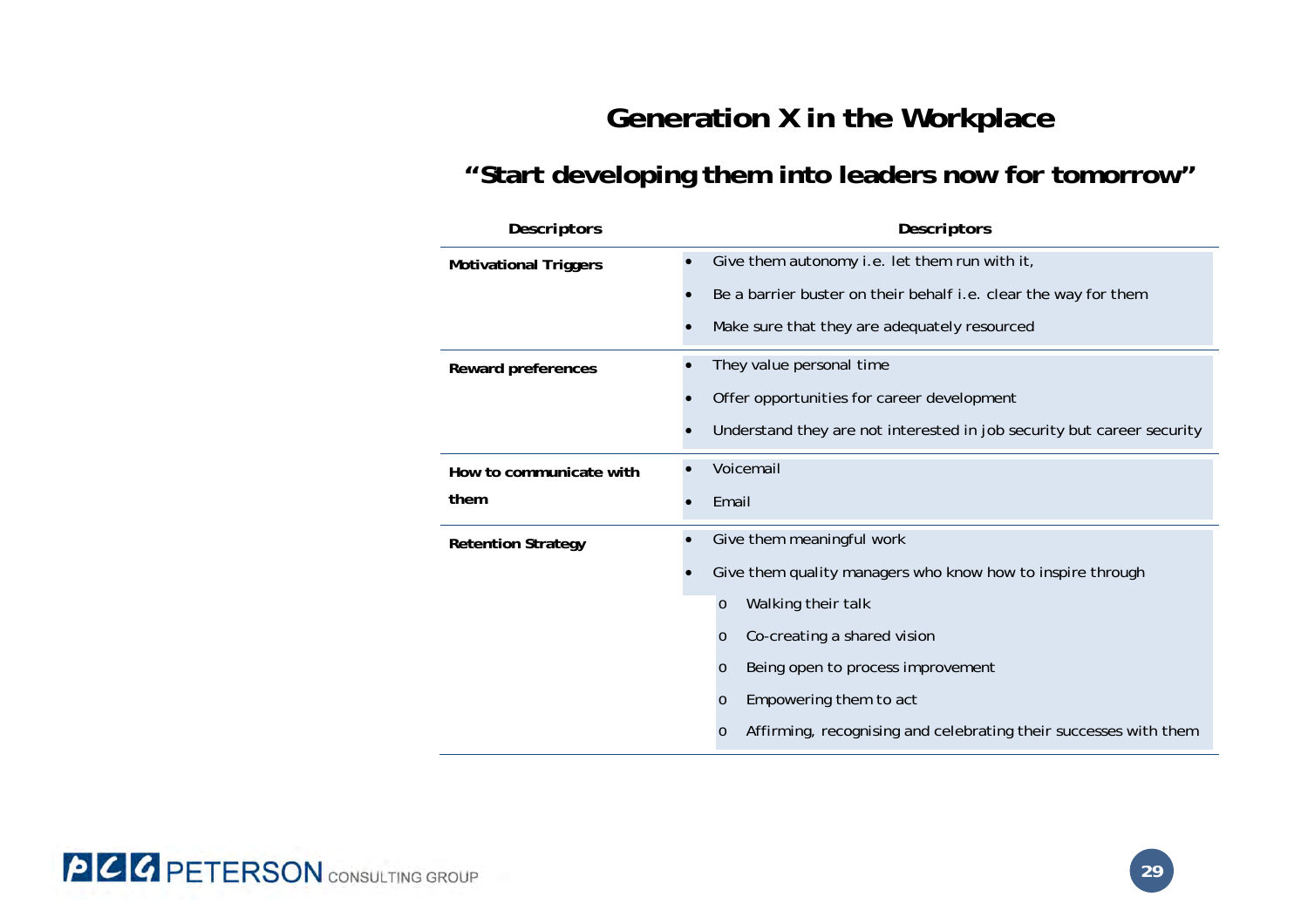### **MILLENNIALS**

| Date Born                    | 1982 - 2000                              |
|------------------------------|------------------------------------------|
| <b>Current Age</b>           | $± 12 - 30$                              |
| <b>Major Shaping Events</b>  | Internet<br>$\bullet$                    |
|                              | <b>Mobile Telecommunications</b>         |
|                              | 9/11                                     |
|                              | IRAQ and Afghanistan Wars                |
|                              | Social Networking                        |
|                              | Economic Meltdown                        |
|                              | Corporate Scandals                       |
|                              | End of Apartheid                         |
|                              | Renewable energy                         |
| <b>Values and Strengths</b>  | Technological Savvy<br>$\bullet$         |
|                              | Entrepreneurial                          |
|                              | Respect for Diversity                    |
|                              | <b>Social Consciousness</b>              |
|                              | Convenience                              |
|                              | Confident                                |
|                              | Tenacious                                |
|                              | Collaborative and achievement orientated |
|                              | Ability to multi-task                    |
| <b>Technological Shapers</b> | Internet<br>$\bullet$                    |

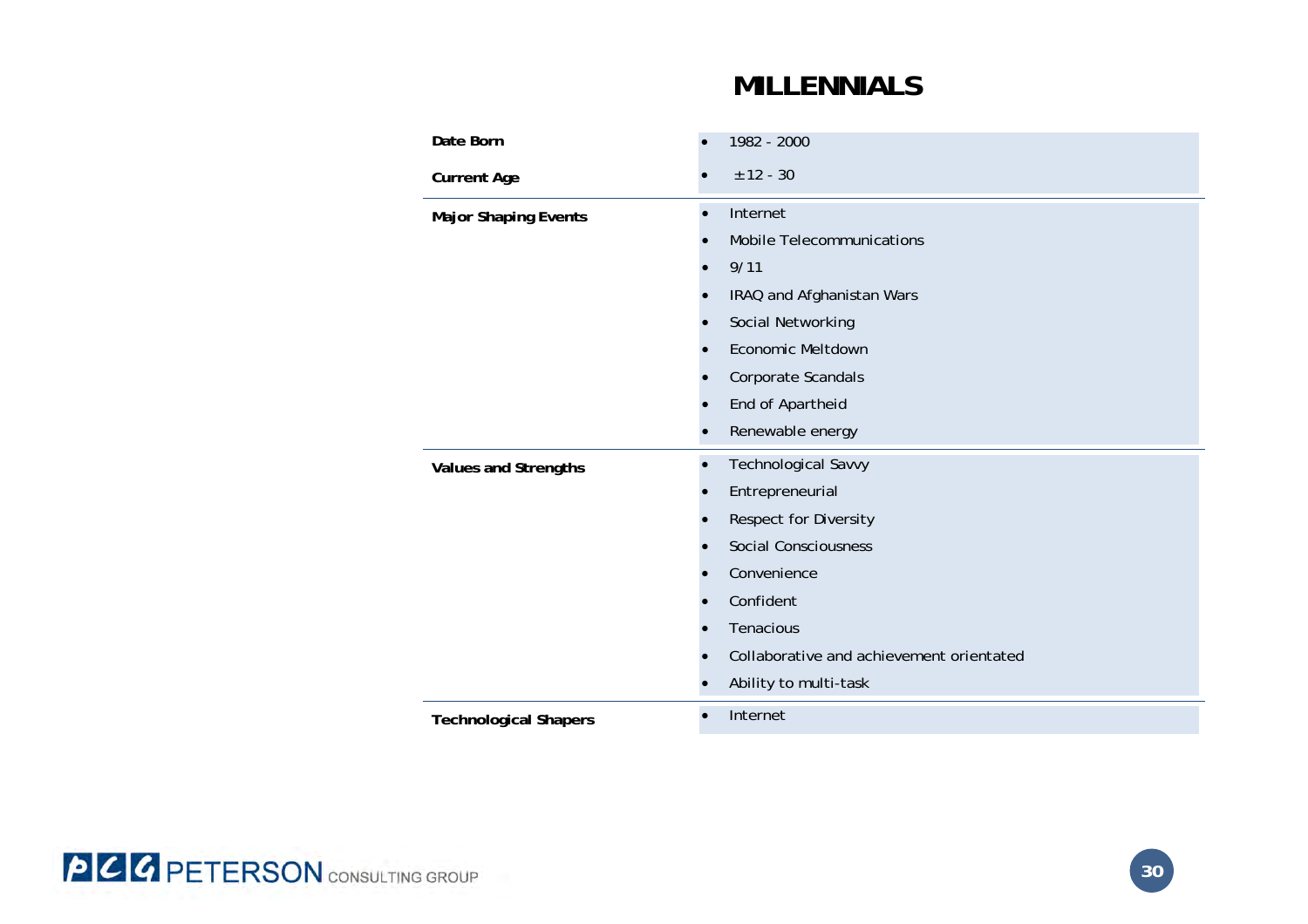# **Millennials in the Workplace**

## **"Train and nurture them"**





| <b>PCC PETERSON</b> CONSULTING GROUP |  |
|--------------------------------------|--|
|--------------------------------------|--|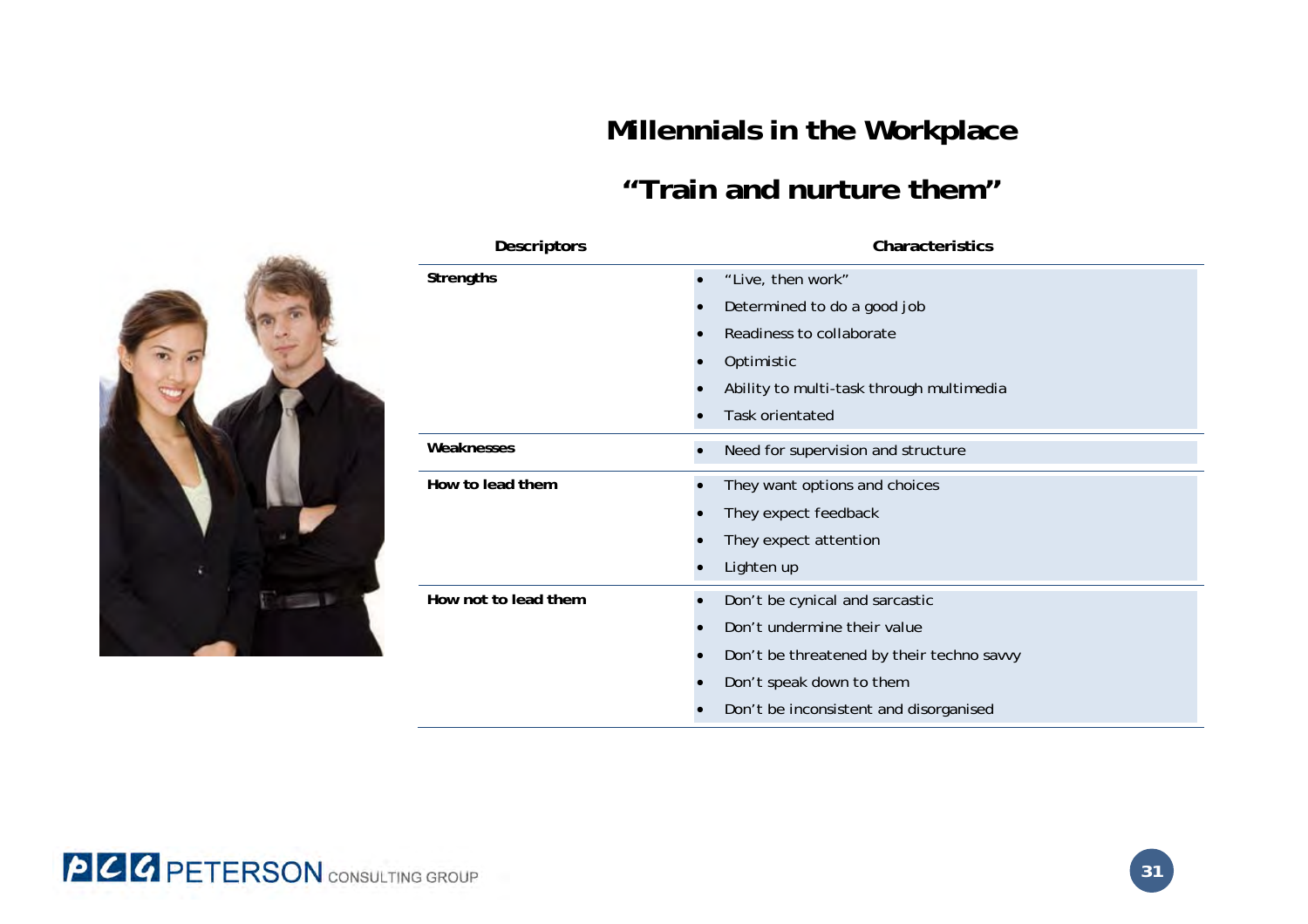# **Millennials in the Workplace**

## **"Train and nurture them"**



| Descriptors                  | Descriptors                                                                          |
|------------------------------|--------------------------------------------------------------------------------------|
| <b>Motivational Triggers</b> | Need flexibility to balance activities<br>$\bullet$                                  |
|                              | Tell them how their tasks will advance their personal and career<br>goals            |
|                              | Give them meaningful work                                                            |
|                              | Ask them for their opinion                                                           |
|                              | Help them find a mentor                                                              |
| Reward preferences           | Provide them with tangible evidence of credibility e.g.<br>certificates, awards etc. |
| How to communicate with      | <b>SMS</b>                                                                           |
| them                         | E-mails                                                                              |
|                              | <b>Blogs</b>                                                                         |
| <b>Retention Strategy</b>    | Flexibility                                                                          |
|                              | Get them involved in volunteer efforts that are meaningful                           |
|                              | Help them learn interpersonal skills                                                 |
|                              | Use their capability to access and share information quickly                         |

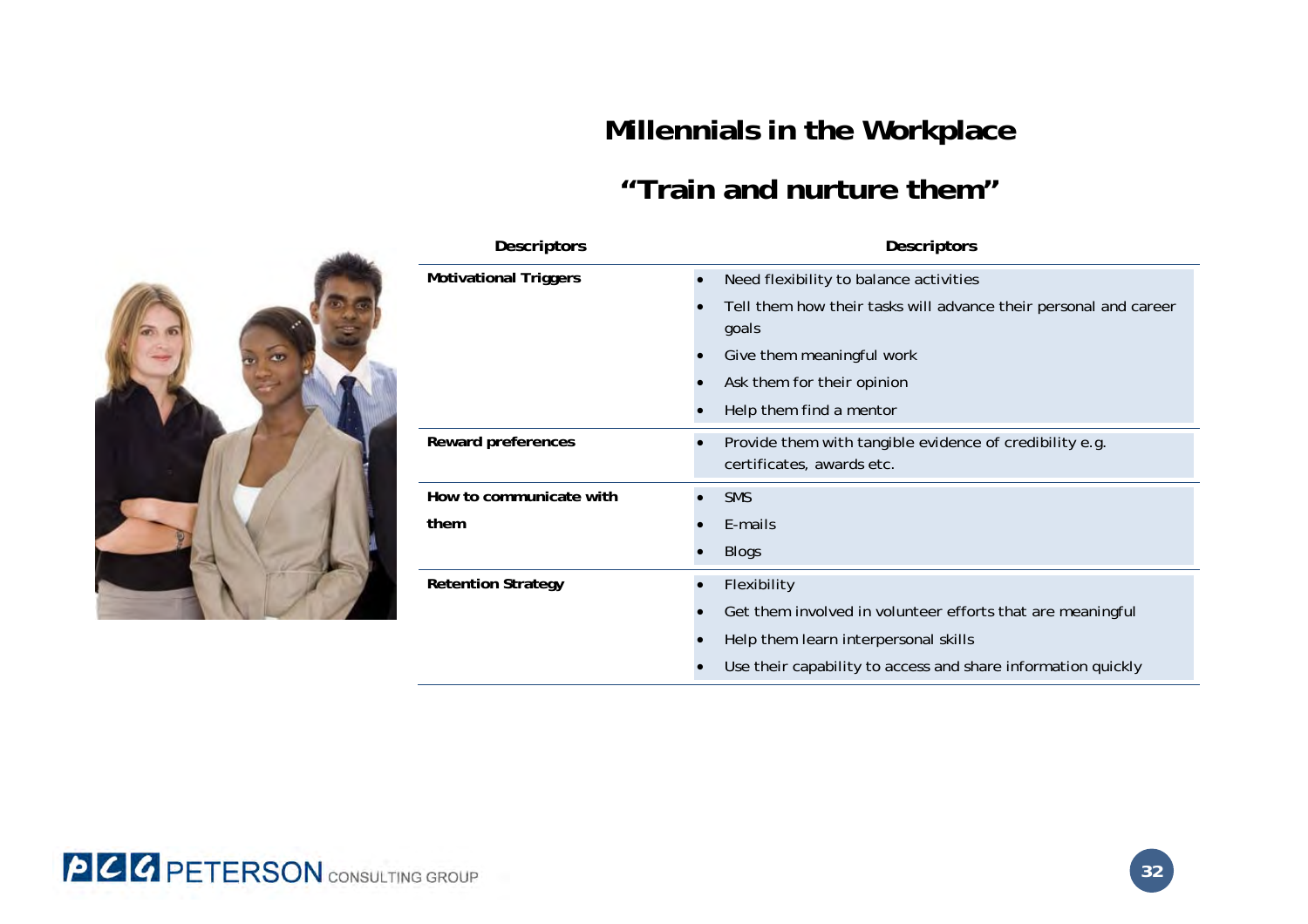

# **Why your Top Talent is exiting**

### **Why your Top Talent is Exiting**

In a recent survey conducted by Deloitte April 2011, they reported that only 35% of employees whom they surveyed said that they expect to remain with their current employers. This marks a significant decrease (10%) compared to the same survey done a year before. Alarmingly, 65% of the respondents surveyed indicated that they are either passively or actively looking to exit their organisation. As an organisation, you might do well to test whether these reasons are also true for you.

The reason Baby Boomers say they are exiting is because they do not trust leadership enough. Reasons cited for exiting by Generation X and Millennial is: their organisations do not have good career development programmes.

4 out of 10 respondents who were surveyed refer to their organisation's talent programmes and efforts as either fair or poor. Those who did describe their

organisation's talent programmes as effective are nearly twice as committed to remain with their organisations.

Common reasons that top talent are leaving their organisations are the following:



- $\bullet$  Career paths and career development are fair to poor
- . Leadership development are also fair to poor
- $\bullet$  Lack of trust in leadership to inspire confidence and
- . Ineffective training and development programmes.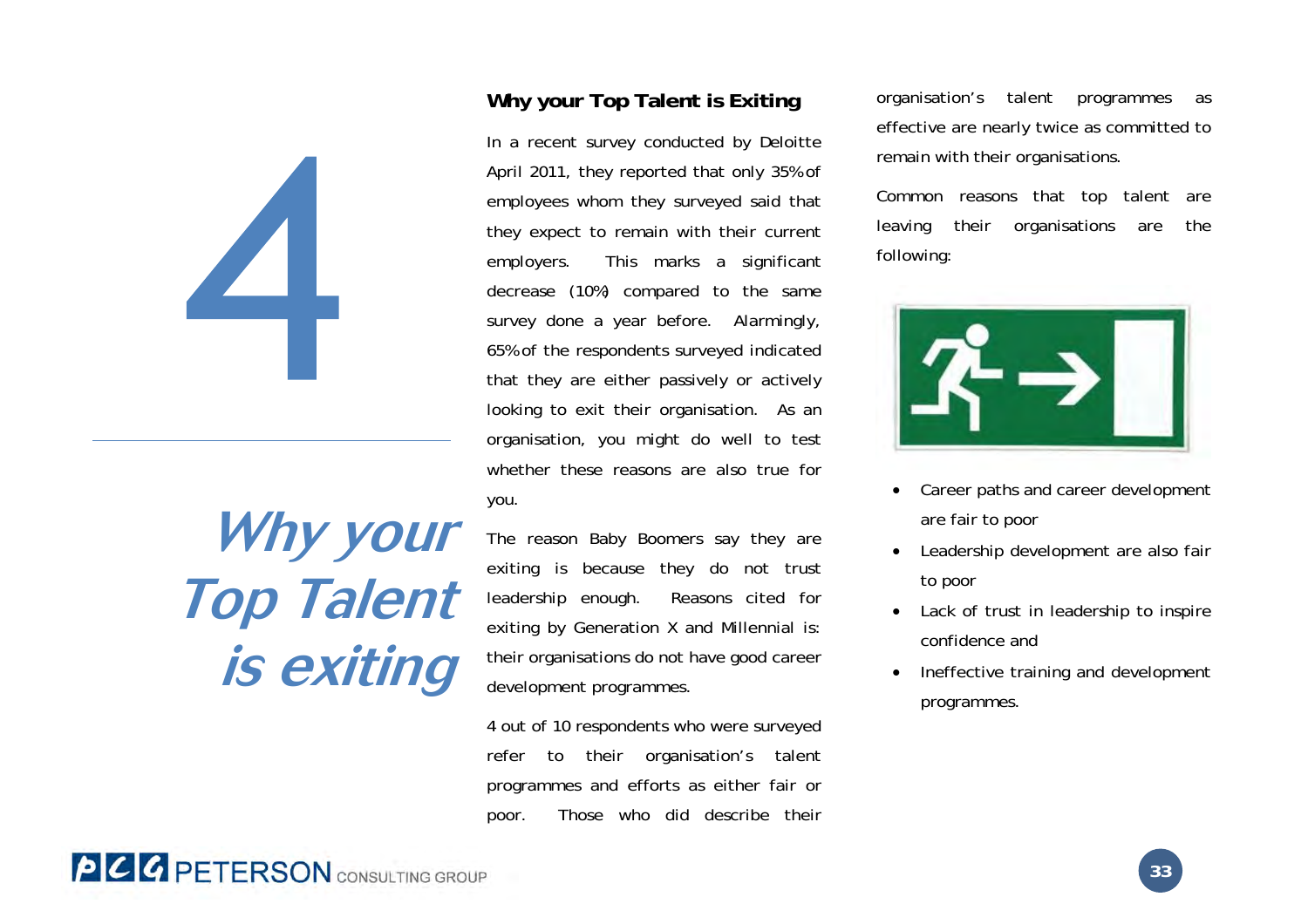It is also interesting to note that most commentators who have written about the Multi-Generational workforce indicate that this group shares some common wants and needs for example:

• They all generally thrive when their contributions and experience is valued.

When they are working in an environment that is supportive, appreciative and offers appropriate and timely recognition, they feel inspired and their commitment to the organisation is deepened.

- If the organisation has a good career progression and development plan and offers them a variety of learning opportunities to grow and develop then they are more likely to stay.
- If the organisation offers them sufficient flexibility and autonomy to deliver their outputs then they also are extremely committed to stay.

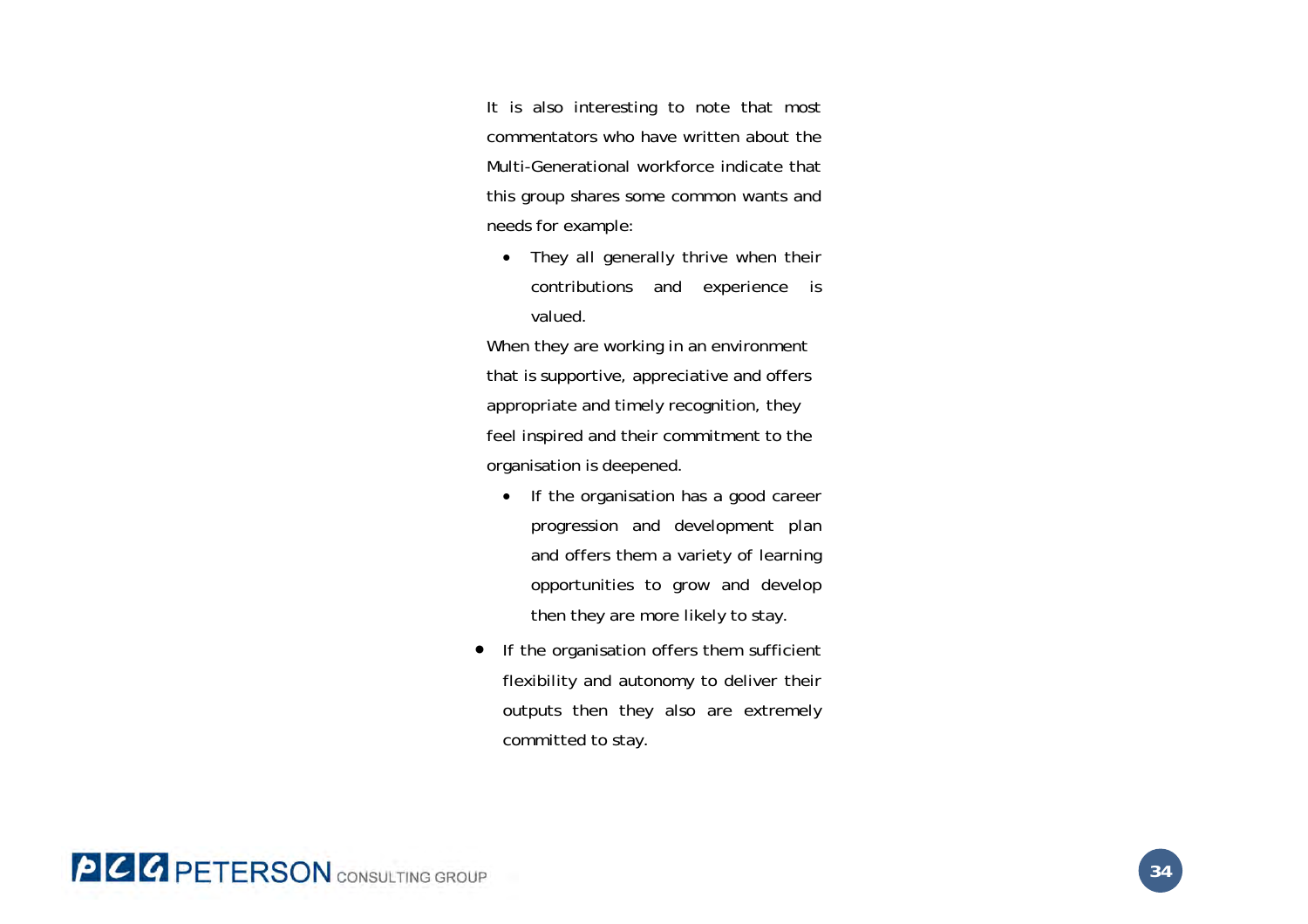

# **Employee Value Proposition (EVP)**

"An employee value proposition is the experience offered by an employer in exchange for the productivity and performance of an employee." **Anon**

To develop the most effective EVP you must understand what your organisation's business strategy is. This understanding will help guide you to select and develop the talent needed to support your organisation's goals and objectives. The EVP must describe how it will *attract, engage and retain* your organisation's top talent.

From an employee's perspective the EVP must answer the (WIFM) question; WIFM means "what's in it for me". In return the employer responds with a promise through its EVP.

This "promise" ought to be well designed and structured to help the organisation differentiate itself from its competition.

You basically have to spell out clearly why the overall work experience at your company is far more superior to that of your competitors. It must not fail to outline your unique employee policies, various career and development programs, compensation and rewards programme. It must give the current employee compelling reasons as to why they should stay. Equally, for the prospective employee, why they should join.

Benefits of having a well-structured and relevant EVP:

- It helps you to attract and retain the right talent.
- It helps you to cater for different groups of your employees.
- $\bullet$ It gives HR a clear mandate.
- . It makes you the best place to work for.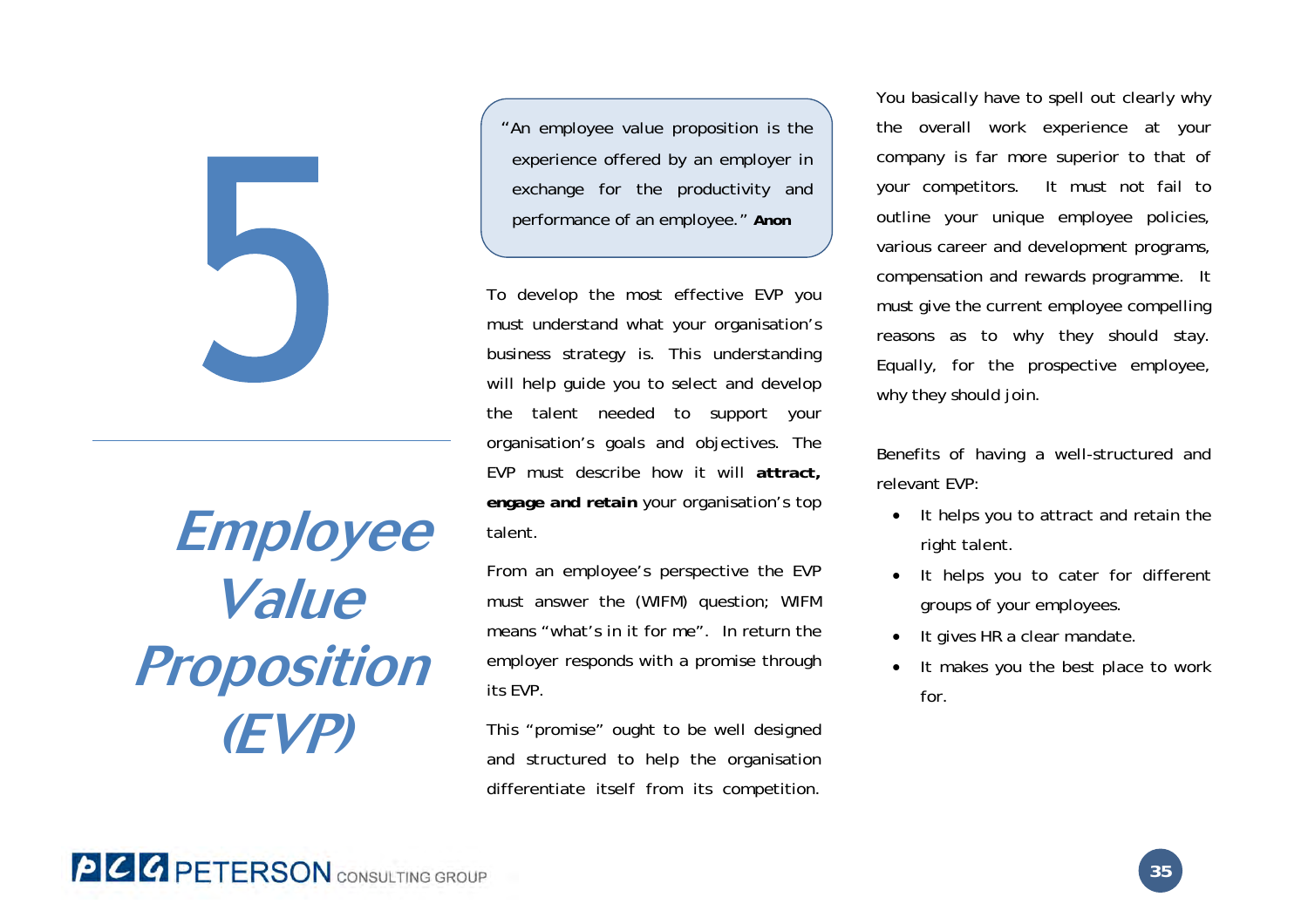**Key components contained within an EVP Include:** 



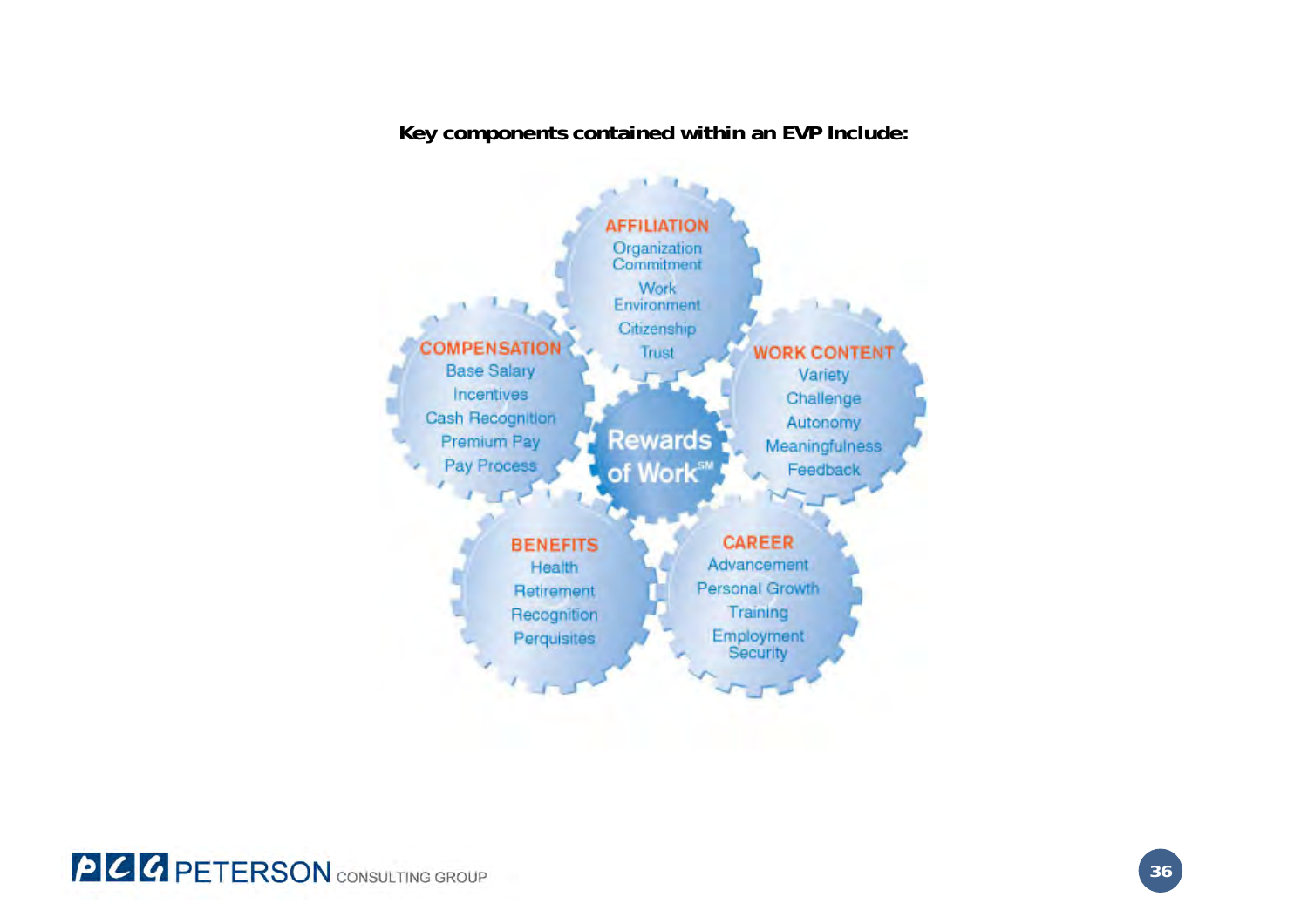| Compensation        | Salary                           |
|---------------------|----------------------------------|
|                     | Incentives                       |
|                     | Cash                             |
|                     | Recognition                      |
|                     | Pay Process                      |
| <b>Benefits</b>     | Healthcare                       |
|                     | Retirement                       |
|                     | Insurances                       |
|                     | <b>Recognition Programs</b>      |
| Affiliation         | <b>Work Environment</b>          |
|                     | Trust                            |
|                     | Transparency                     |
|                     | Organisational Commitment        |
| Career              | <b>Advancement Opportunities</b> |
|                     | Personal Growth and Development  |
|                     | Training                         |
|                     | Job Security                     |
| <b>Work Content</b> | Challenge                        |
|                     | Autonomy                         |
|                     | Meaningfulness                   |
|                     | Variety                          |

### **Key components contained within an EVP include:**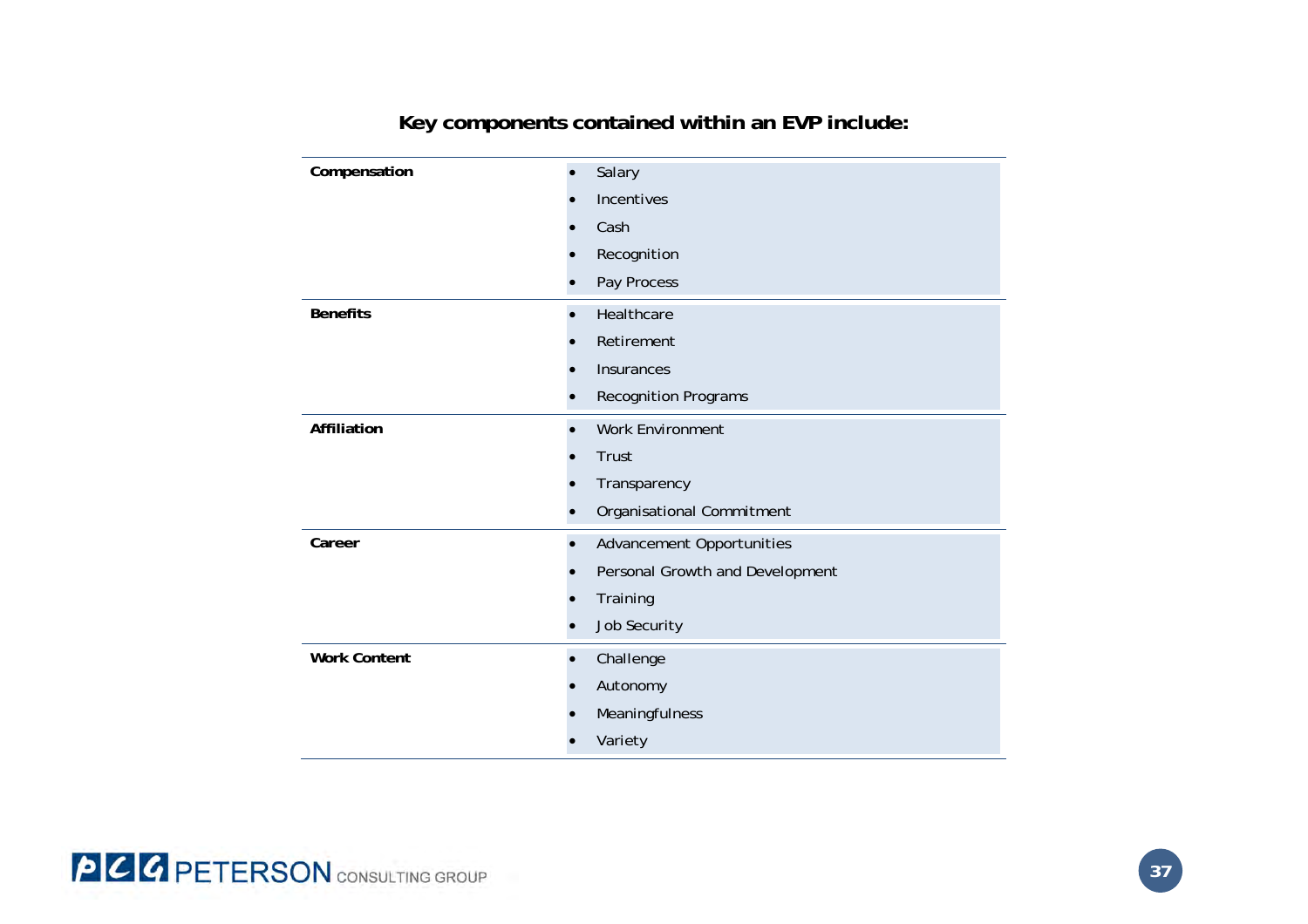

**EVP: For a Multi-Generational Workplace**

**Employee Value Proposition : For a Multi-Generational Workplace** 

### **Operating Principles**

- 1. Ask yourself what it is that your organisation needs from your employees to be successful.
- 2. Ask yourself what your employees (classes of employees) want.
- 3. Ensure that there is a link between the value proposition and the organisational strategic objectives, values and principles.
- 4. When thinking about their needs, it must be from their point of view.

### **Key Focus Areas**

### **to consider in your EVP**

- 0 *Organisational Culture* 
	- o Create opportunities in your organisation to have courageous

conversations around diversity and give the "age diversity differential" equal airtime.

- o Ensure all of your people managers are given thorough and ample opportunity to develop their competence to effectively lead their multi-generational teams.
- o Ensure that the working environment genuinely creates an environment for all opinions to be surfaced and heard with safety.

Ensure that as you appreciate and capitalise on the internal multigenerational diversity you do the same appreciation toward your external customer base by ensuring that your staff develop the appropriate awareness's and sensitivity.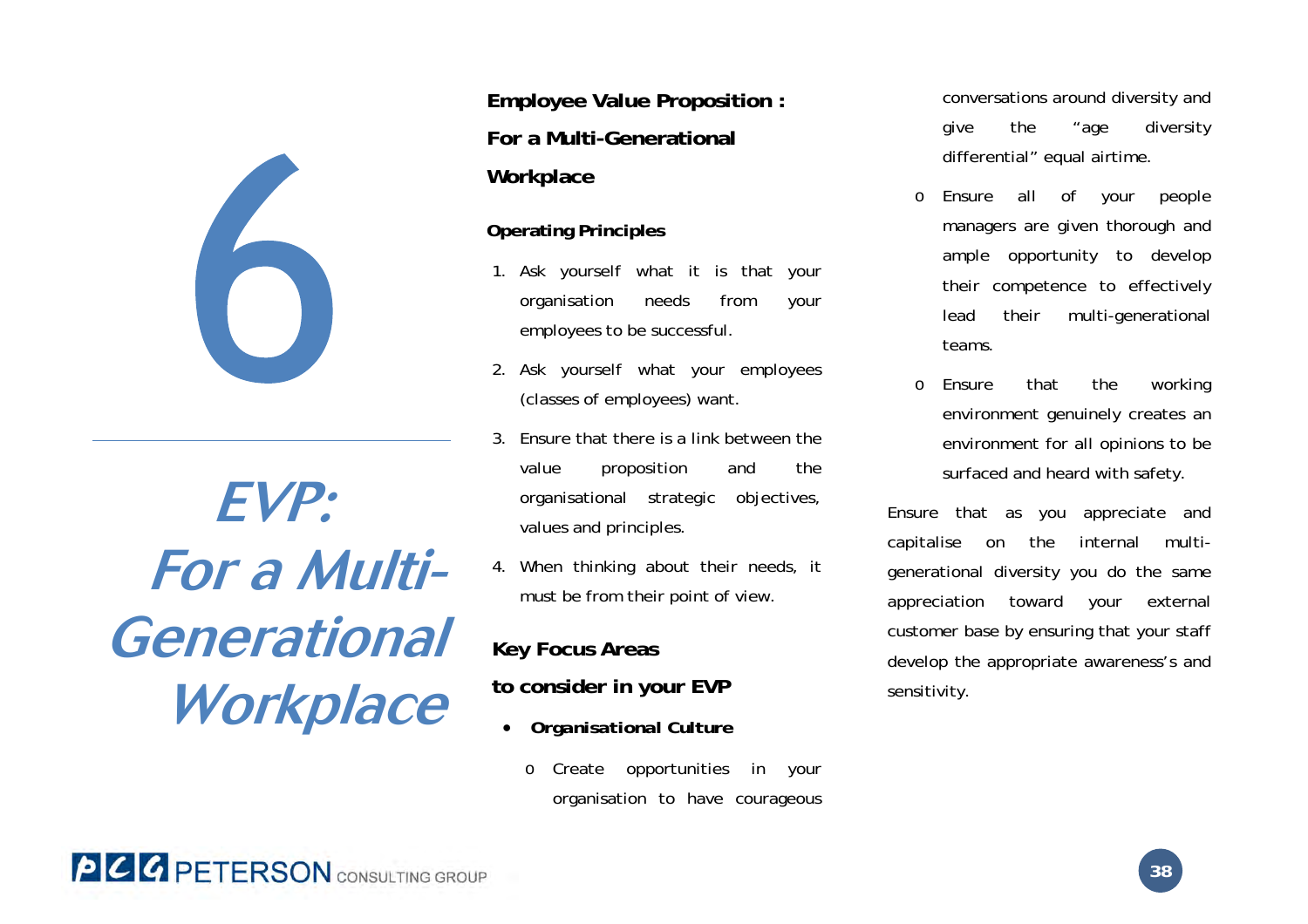# **Key Focus Areas in your EVP**

### *Talent Retention*

- o Ensure that your reward system clearly values and rewards your people leaders for looking after and retaining your top talent.
- o Ensure that you are able to offer various opportunities for your staff to be promoted, progress and grow i.e. horizontal movement, job rotation, placement on meaningful and interesting projects etc.
- o Ensure you can offer your employees retirement options that meets with their needs e.g. phased retirement
- o Offer flexible work options understanding that across your multi-generational categories employees are keen on establishing a better work life balance for themselves.
- o Review your incentives and consider adjustments in your flexi time

arrangements even where appropriate allow them to work from home etc.

- o Really be creative and innovative around the way you structure your benefits. Make it appealing. In this regard always consider at which stage of the multigenerational life cycle your employees are and what they at this stage would find most meaningful. If you can manage it, try not to have a one size fits all approach.
- *Pay* 
	- o Always reward output i.e. performance and productivity.
	- o Don't throw away service award programmes, the gold watch and the plaques just yet, remember your Traditionalists and Baby Boomers still find this tangible expression important.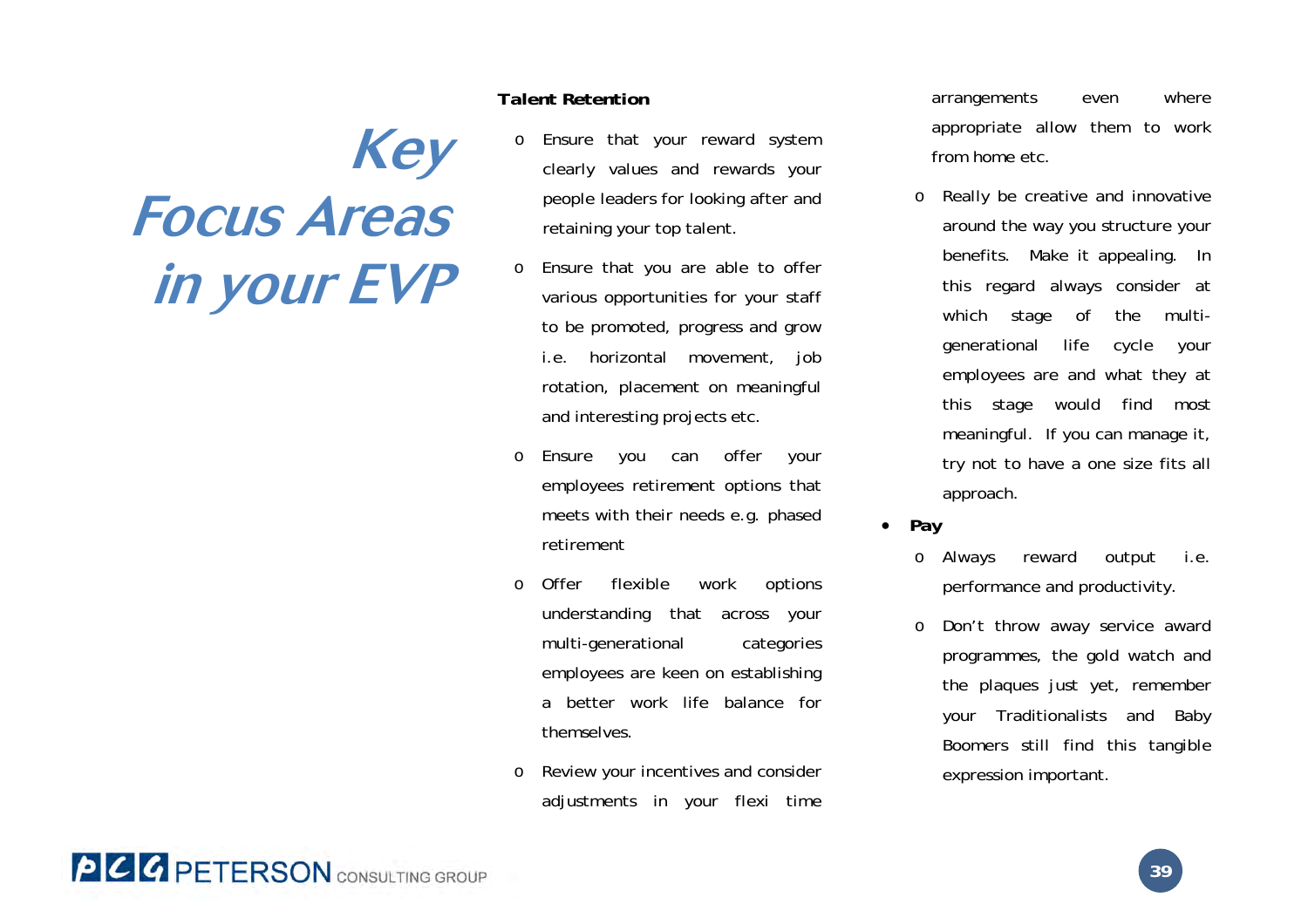- $\bullet$ *Learning and Development*
- o Offer your leaders learning opportunities on how best to lead their multi-generational teams.
- o Similarly, offer your staff training on how to communicate while being a team member in a multigenerational team, department, organisation and external client base.
- o Ensure all your important decision making forums within your organisation are well represented across the multi-generational categories. This suggestion is premised on the assumption that the same principle is applied to other diversity differentials e.g. race, gender, caste etc.

Offer mentoring programmes as well as reversed mentoring programmes remembering that as much as your Millennials can learn from your Traditionalists and Baby Boomers etc., they also can learn from the Millennials, for as we have seen, are techno-savvy and connected 24/7.

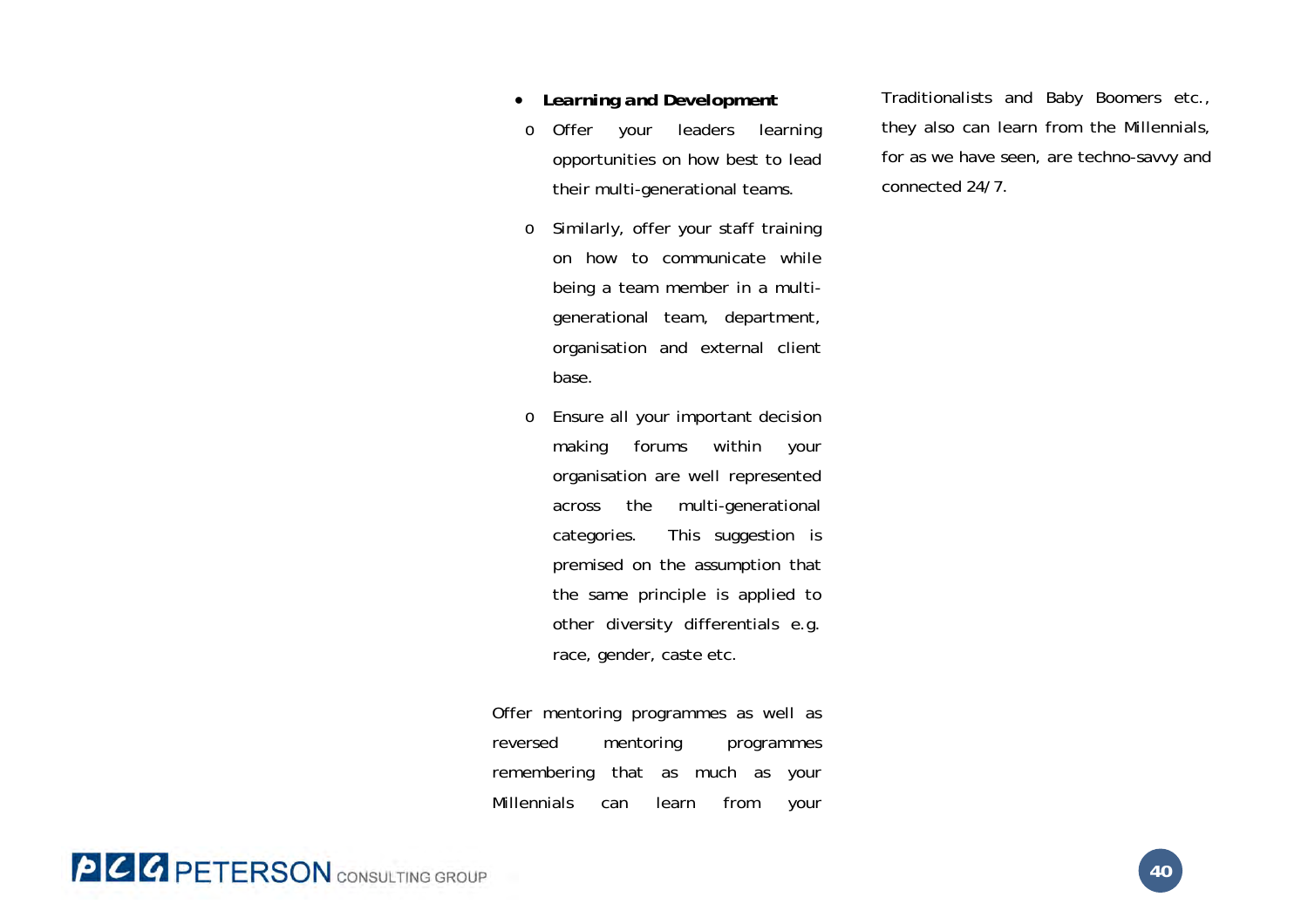

# **HR's Kairos Moment**

This is a unique opportunity for Human Resource practitioners and professionals to step into the cauldron of their profession and to take up their rightful place as part of the business leadership. I would go so far as to call this HR's Kairos moment.

The opportunity has arisen for HR to stop feeling and behaving like poor second cousins always having to justify their existence. They should not be intimidated by others who through their ignorance try to relegate the role of HR to a meaningless, non-contributing function. The unfortunate positioning of HR as "those in the soft skills arena" is silly and highly unintelligent within the context of serious business thinking. This dualistic thinking of separating and dividing things out as opposed to integrating and seeing things as a systemic whole has been a western disease for hundreds of years and it seems to have infiltrated in the way we think about people in business. This dualistic thinking of hard and soft skills

and then giving it a value has damaged business' capability of addressing some of its key organisational challenges.

The role of Marketing, Accounting and Finance, Operations, Legal, Sales, IT etc. are not functions more superior to HR. HR shares an equal space of importance and value, both in recognition, status and remuneration. Remember, in a good orchestra all instruments are important.

HR would however have to own responsibility for the false perceptions that some business leaders have of their value and function. To change this perception HR must make every effort to return to the strategic essence of its role. To be a respected business partner HR must move out of the role of a mere "order-taker".

They must step into their role as:

 $\bullet$  **Businesses partners** and align their HR Interventions with the business strategy and set their HR priorities to best serve the business.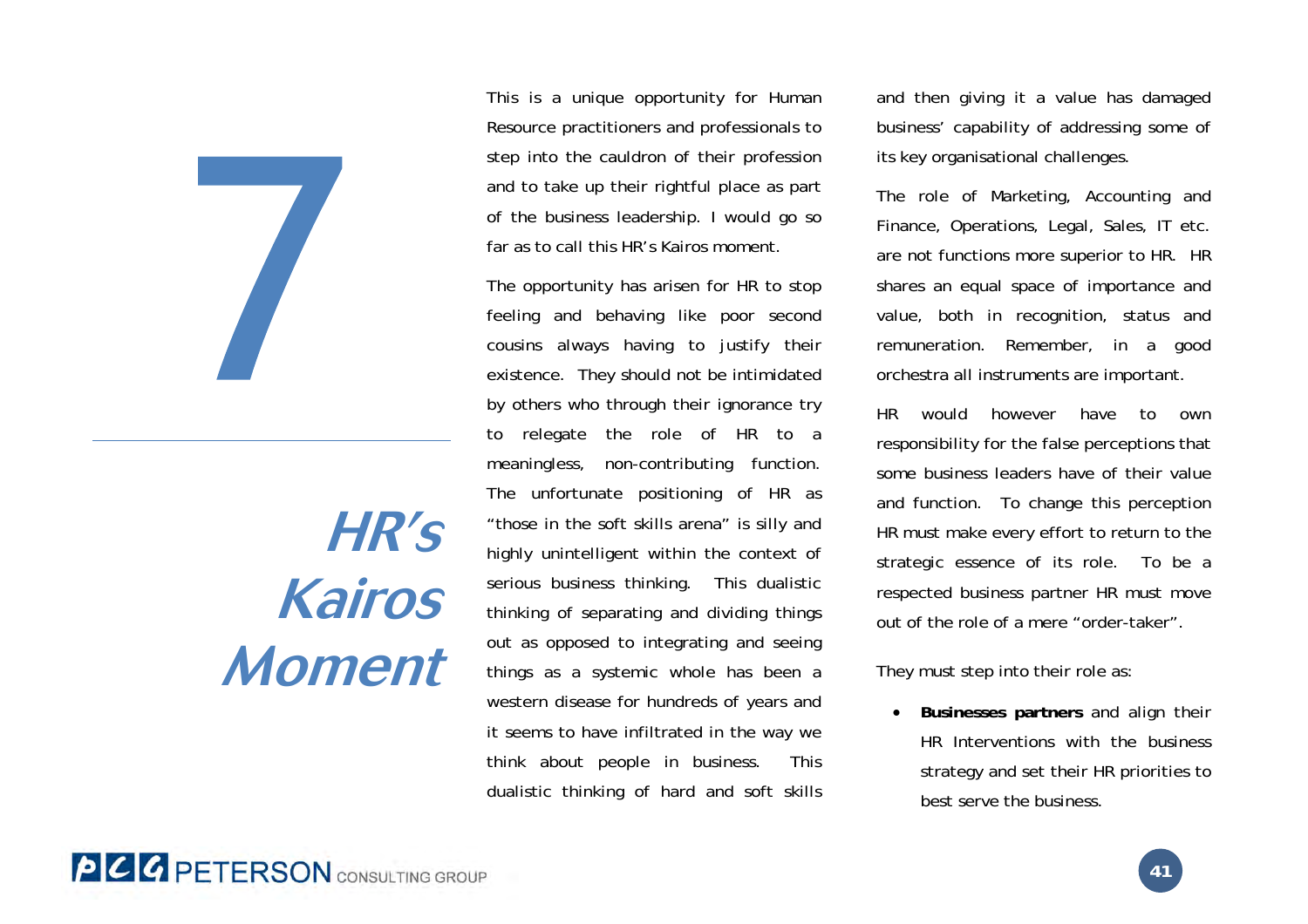- $\bullet$  **Procedural/administrative experts**, HR must make a contribution toward cost consciousness, admin and process efficiency through improved design and delivery of their systems.
- . **Employee engagement**, while the manager is ultimately responsible for creating the appropriate conditions for employee engagement, HR must play a pivotal support role to ensure that nothing gets in the way of the employee giving of their best. Ensuring that employees have the capability and competence to do the job, in other words, are "able and willing".
- $\bullet$  **Transition facilitators**, they must help to ready, guide and navigate the business for change and transition.

HR must demonstrate the following competences:

 $\bullet$  Understand and diagnose their business's needs.

- Help and improve their business's processes.
- Create credible forums and platforms where the voices of employees are heard and action is taken.
- . Deliver, execute and solicit feedback about the impact of their interventions.

Even within HR teams no role must be seen to be more important (sexier) as this will only serve to divide the team and cripple its ability to deliver an integrated service to the business. They must deliver value to the business and their delivery must be specific and necessary for business success. They must see their role alongside the business leaders creating shared understanding and commitment.



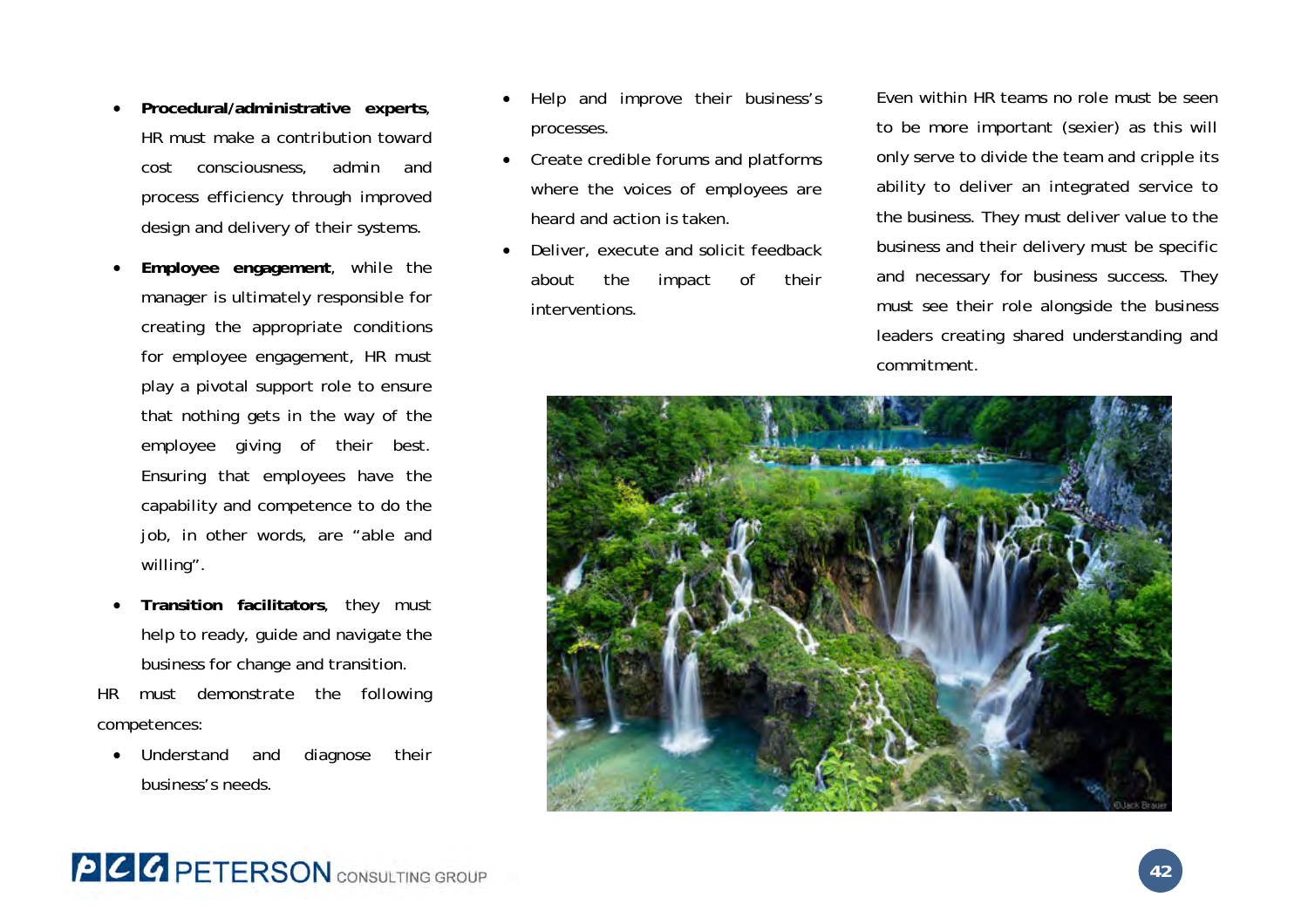### **Bibliography**

2010 Talent Shortage Survey Research Results, Manpower Group

Bal, P.M. et al (2010) The role of future time perspective in psychological contracts: A study among older workers. Journal of Vocational Behaviour, Vol 76, Issue 3, pp. 474–486.

Bell, A, (2005) The employee value proposition redefined. Strategic HR Review, Vol. 4 Issue: 4, pp.3 – 3.

Bollier, D. (2011) The future of work. What it means for individuals Business Markets and Governments. The Aspen Institute. Washington.

Budhwar, P.S. & Varma, A. (2011) Emerging HR management trends in India and the way forward. Organizational Dynamics, Vol 40, Issue 4, Pages 317-325

Cullinane, N. & Dundon, T. (2006) The psychological contract: A critical review. International Journal of Management Reviews Vol 8, Issue 2, pp. 113–129

Davisa, A. & Blassba, E. (2007) The Future Workplace: Views from the floor. Futures, Vol 39, No. 1

Deloitte, 2011: How to effectively manage a multigenerational workforce in the Federal government Four generations working toward a common goal

Deloitte, Talent 2020: September 2012, Surveying the talent paradox from the employee perspective.

Eggert, J. & Wirick, G.M. The Power of People: Employee Life cycle.

Eversole, B.A.W., Venneberg, D.L. & Crowder, C.L. (2012) Creating a Flexible Organizational Culture to Attract and Retain Talented Workers Across Generations. Advances in Developing Human Resources, Vol 14: 607

Gratton, L. (2011) Workplace 2025 – What will it look like? Organizational Dynamics, Vol 40, pp.246-254.

# **PCC PETERSON** CONSULTING GROUP